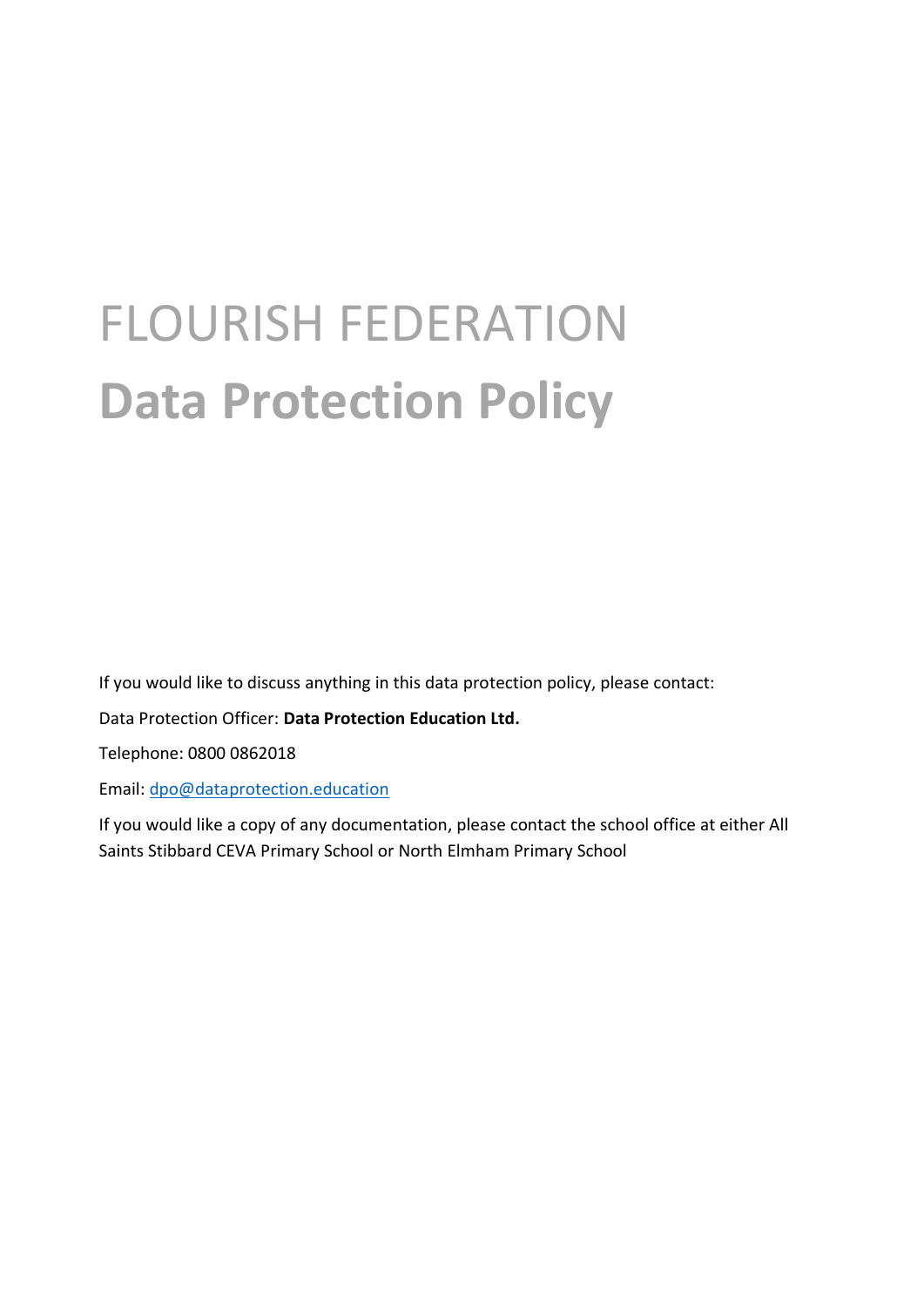#### **Contents**

| 1. COMMITMENT TO GENERAL DATA PROTECTION AND DATA PROTECTION BY DESIGN | 3              |
|------------------------------------------------------------------------|----------------|
| 2. POLICY OBJECTIVES ROLES RESPONSIBILITIES                            | 4              |
| 3. POLICY STATEMENT                                                    | 4              |
| 4. ABOUT THIS POLICY                                                   | 5              |
| 5. DATA PROTECTION OFFICER                                             | 5              |
| <b>6. DATA PROTECTION PRINCIPLES</b>                                   | 6              |
| 7. DATA SUBJECT'S RIGHTS                                               | $\overline{7}$ |
| 8. FAIR AND TRANSPARENT PROCESSING OF DATA                             | 7              |
| 9. LAWFUL PROCESSING OF DATA                                           | 9              |
| <b>10. SPECIAL CATEGORY DATA</b>                                       | 9              |
| 11. CONSENT                                                            | 10             |
| 12. DISCLOSURE AND SHARING OF PERSONAL INFORMATION                     | 11             |
| 13. DATA SECURITY                                                      | 11             |
| 14. DATA PROTECTION IMPACT ASSESSMENTS                                 | 12             |
| 15. DATA BREACHES                                                      | 12             |
| <b>16. SUBJECT ACCESS REQUESTS</b>                                     | 13             |
| 17. PUBLICATION OF INFORMATION                                         | 14             |
| 18. DBS DATA                                                           | 14             |
| 19. PHOTOGRAPHY IMAGES AND VIDEOS                                      | 14             |
| 21. RETENTION POLICY.                                                  | 16             |
| 22. TRAINING                                                           | 16             |
| 23. DATA PROCESSORS                                                    | 16             |
| 24. CHANGES TO THIS POLICY                                             | 17             |
| <b>APPENDIX 1 GDPR DEFINITIONS</b>                                     | 18             |
| APPENDIX 2 EXAMPLES OF DATA BREACHES                                   | 21             |
| APPENDIX 3. DEALING WITH SUBJECT ACCESS REQUESTS                       | 22             |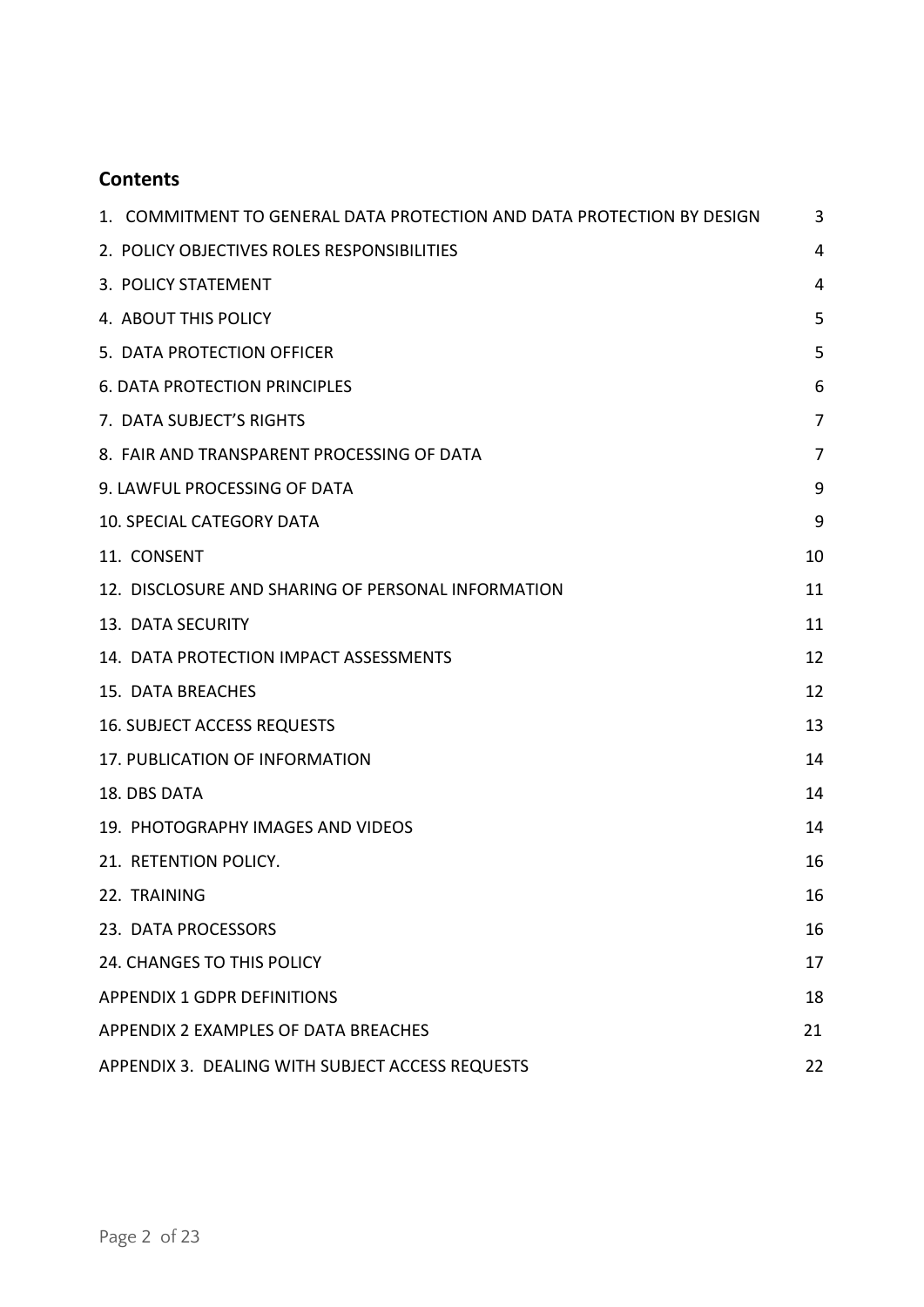# <span id="page-2-0"></span>**1. COMMITMENT TO GENERAL DATA PROTECTION AND DATA PROTECTION BY DESIGN**

1.1. General Data Protection Regulation (GDPR) and The Data Protection Act 2018 (DPA) is the law that protects personal privacy and upholds individual's rights. It applies to anyone who handles or has access to people's personal data.

1.2. This policy is intended to ensure that personal information is dealt with properly and securely and in accordance with the legislation. It will apply to personal information regardless of the way it is used, recorded and stored and whether it is held in paper files or electronically.

1.3. This policy sets out the organisation's commitment to GDPR and the implementation of a data protection by design approach.

1.4. The organisation will refer to documents and guidance from the Information Commissioner's Office and the Department for Education in relation to GDPR and data processing.

1.5. This includes ensuring the following:

- The creation and maintenance of a data protection working group;
- Assigning responsibility to an individual within The Organisation;
- Assigning a Data Protection Officer;
- Development and maintenance of a GDPR project;
- Ensuring that all staff are trained in data protection and take responsibility for the collection, processing, storage and destruction of data;
- A lawful basis for processing is documented for all processing activity;
- Principles relating to processing of personal data are adhered to;
- The rights of data subjects are respected;
- Risks to the rights of data subjects are assessed and mitigated for all large-scale and new processing;
- Regular independent reviews of processing activity and processing documentation are carried out;
- Organisational and technical measures are implemented to protect data;
- Data breaches impacting on the rights and freedoms of data subjects will be reported to the Information Commissioner's Office (ICO)**.**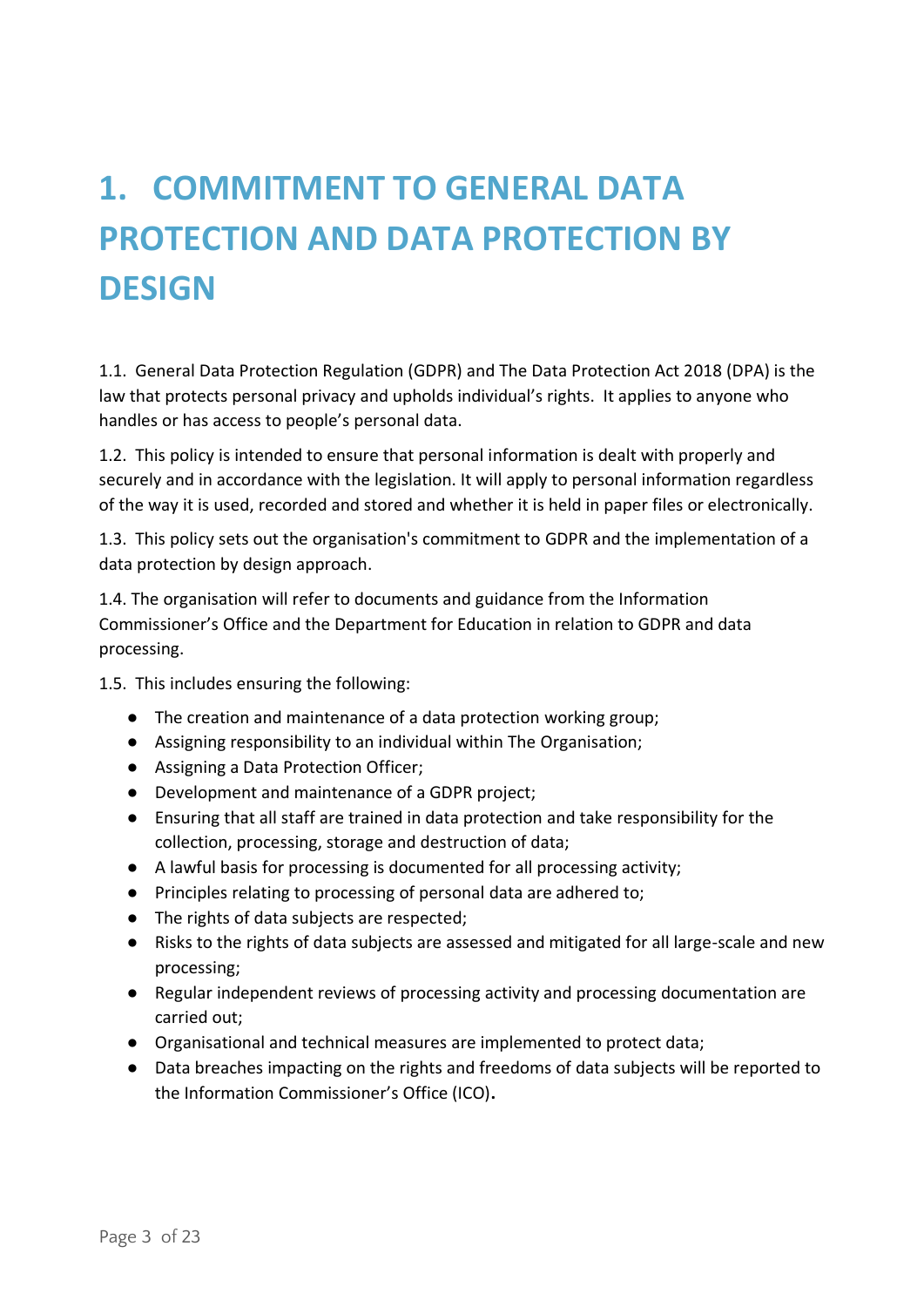# <span id="page-3-0"></span>**2. POLICY OBJECTIVES ROLES RESPONSIBILITIES**

2.2. **The organisation as the Data Controller** will comply with its obligations under the GDPR and the Data Protection Act 2018. The organisation is committed to being concise, clear and transparent about how it obtains and uses personal information and will ensure data subjects are aware of their rights under the legislation. This policy sets out how the organisation will do this.

2.2. All organisation staff and organisation workforce must have a general understanding of the law and understand how it may affect their decisions in order to make an informed judgement about how information is gathered, used and ultimately deleted. All staff must read, understand and comply with this policy in order to comply with its obligations under GDPR and the Data Protections Act 2018.

2.3. **The Information Commissioner as the Regulator** can impose substantial fines for breaches of GDPR and the Data Protection Act 2018 and other Data Protection Legislation. Therefore it is imperative that the organisation, all staff and the workforce comply with the legislation. The Data Protection Officer will be the principal point of contact with the ICO.

### <span id="page-3-1"></span>**3. POLICY STATEMENT**

3.1. Everyone has rights with regard to the way in which their personal data is handled. During the course of our activities as an organisation we will collect, store and process personal data about our pupils, workforce, parents and others. This makes us a data controller in relation to that personal data.

3.2. We are committed to the protection of all personal data and special category personal data for which we are the data controller.

3.3. The law imposes significant fines for failing to lawfully process and safeguard personal data and failure to comply with this policy may result in those fines being applied.

3.4. All members of our staff and workforce will comply with this policy when processing personal data on our behalf. Any breach of this policy may result in disciplinary or other action.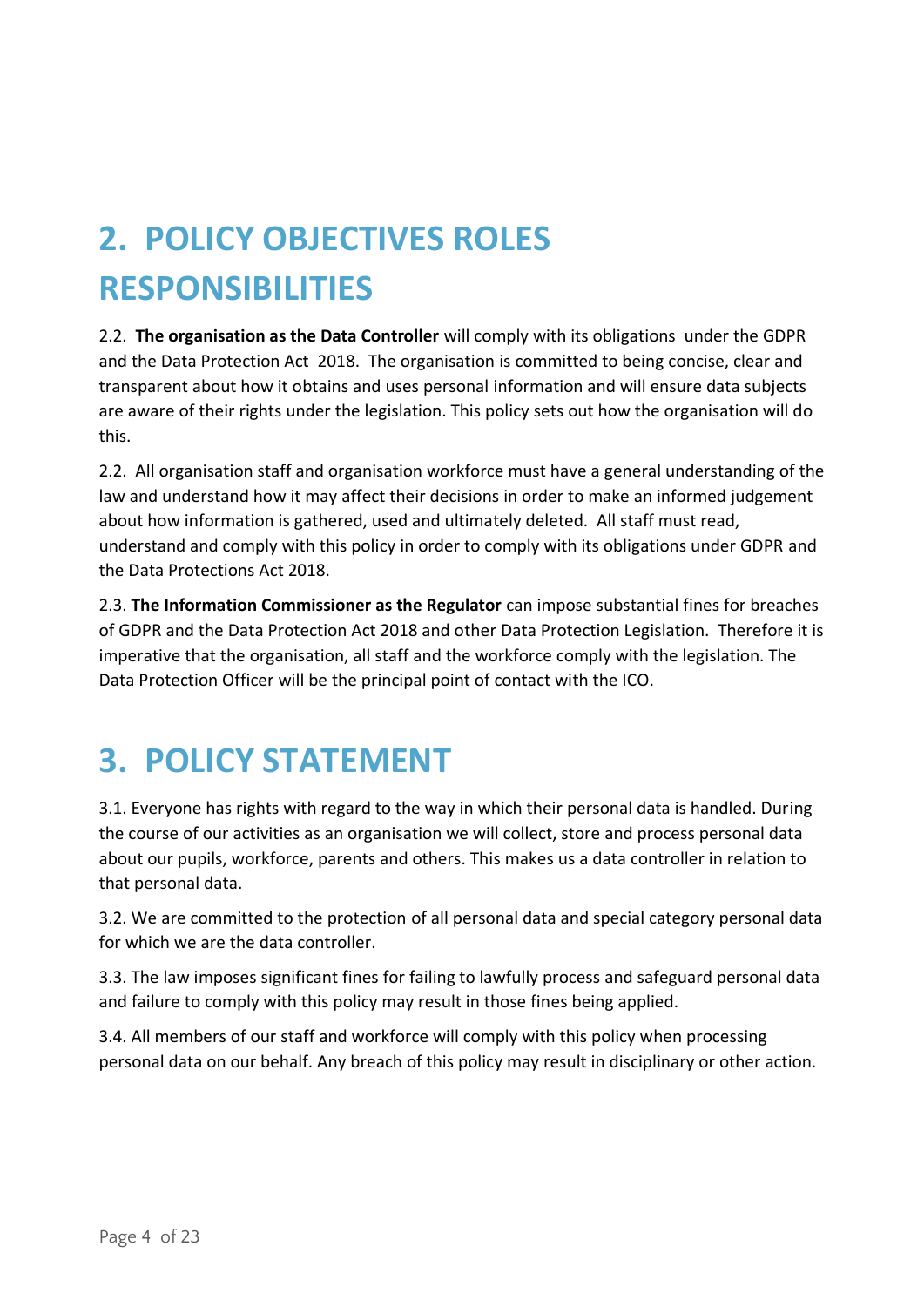### <span id="page-4-0"></span>**4. ABOUT THIS POLICY**

4.1. The types of personal data that we may be required to handle include information about pupils, parents, our workforce, and others that we deal with. The personal data which we hold is subject to certain legal safeguards specified in the General Data Protection Regulation the Data Protection Act 2018, and other regulations Data Protection Legislation

4.3. This policy does not form part of any employee's contract of employment and may be amended at any time.

4.4. This policy sets out rules on data protection and the legal conditions that must be satisfied when the organisation processes personal data.

4.2. This policy, combined with the organisations privacy policy and any other document referred to herein, sets out the basis on which the organisation will process any personal data collected from data subjects, or provided to us by data subjects directly and or from other sources.

#### <span id="page-4-1"></span>**5. DATA PROTECTION OFFICER**

5.1. As an organisation we are required to appoint a Data Protection Officer ("DPO"). **Our DPO is Data Protection Education** and they can be contacted at [dpo@dataprotection.education](mailto:dpo@dataprotection.education)

The DPO is responsible for ensuring compliance with the Data Protection Legislation and with this policy. Any questions about the operation of this policy or any concerns that the policy has not been followed should be referred in the first instance to the DPO.

5.2. The organisation shall maintain a Data Protection Officer to represent the rights of data subjects and a named Data Protection lead in order to assist the Data Protection Officer.

5.3. The organisation shall ensure that the Data Protection Officer is involved properly and in a timely manner, in all issues which relate to the protection of personal data.

5.4. The organisation shall support the Data Protection Officer in performing the responsibilities outlined below by providing resources necessary to carry out those tasks and access to personal data and processing operations. The Data Protection Officer shall maintain his or her expert knowledge.

5.5. The organisation shall ensure that the Data Protection Officer does not receive any instructions regarding the exercise of their tasks. They shall not be dismissed or penalised by the controller or the processor for performing his tasks.

5.6 The Data Protection Officer shall directly report to the highest management level of the organisation, as needed and report to the Board of Governors at least once a year.

5.7. Data subjects may contact the Data Protection Officer with regard to all issues related to processing of their personal data and to the exercise of their rights under the regulations.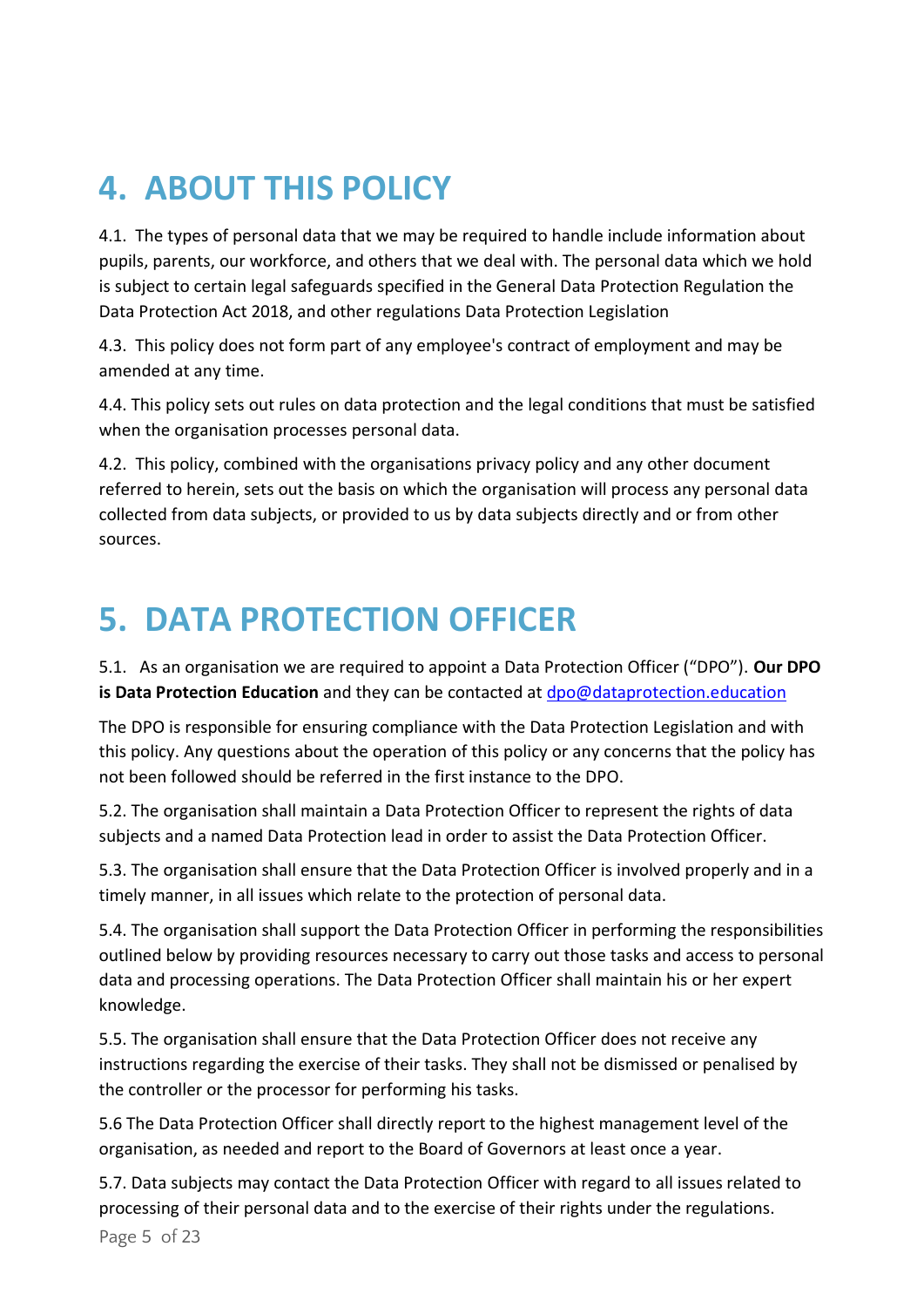5.8. The Data Protection Officer and the Data Protection Lead will be bound by confidentiality and must maintain data security by protecting the confidentiality**,** integrity and availability of all personal data, defined as follows:

- **Confidentiality** means that only people who have a need to know and are authorised to use the personal data can access it.
- **Integrity** means that personal data is accurate and suitable for the purpose for which it is processed.
- **Availability** means that only authorised users can access the personal data when they need it for authorised purposes.
- 5.9. The Data Protection Officer shall have the following responsibilities:
	- Review of all data processing activities (inventory / mapping);
	- Conduct of regular health checks/audits and issue recommendations;
	- Assist with data protection impact assessments and monitoring performance;
	- Monitoring and advice relating to subject access requests and data breaches;
	- Assist the organisation with the maintenance of records;
	- Monitoring and advice relating to FOI and other information requests;
	- Cooperation with, and acting as the contact point for the Information Commissioner's Office, who are the supervisory authority in respect of all data protection matters;
	- Act as the contact point for data subjects to deal with requests and complaints;
	- Training of organisation staff and workforce.

### <span id="page-5-0"></span>**6. DATA PROTECTION PRINCIPLES**

6.1. Anyone processing personal data must comply with the data protection principles. The organisation will comply and is committed to these principles in relation to any processing of personal data. The Data Protection principles provide that personal data must be:

- **Processed lawfully, fairly and in a transparent manner** in relation to the data subject and their rights;
- **Collected for specified, explicit and legitimate purposes** and not further processed in a manner that is incompatible with those purposes;
- **Adequate, relevant and limited to what is necessary** in relation to the purposes for which they are processed;
- **Accurate and, where necessary, kept up to date;**
- **Kept in a form which permits identification of data subjects for no longer than is necessary**;
- **Processed in a manner that ensures appropriate security of the personal data**
- **Must NOT be transferred to people or organisations situated in other countries without adequate protection.**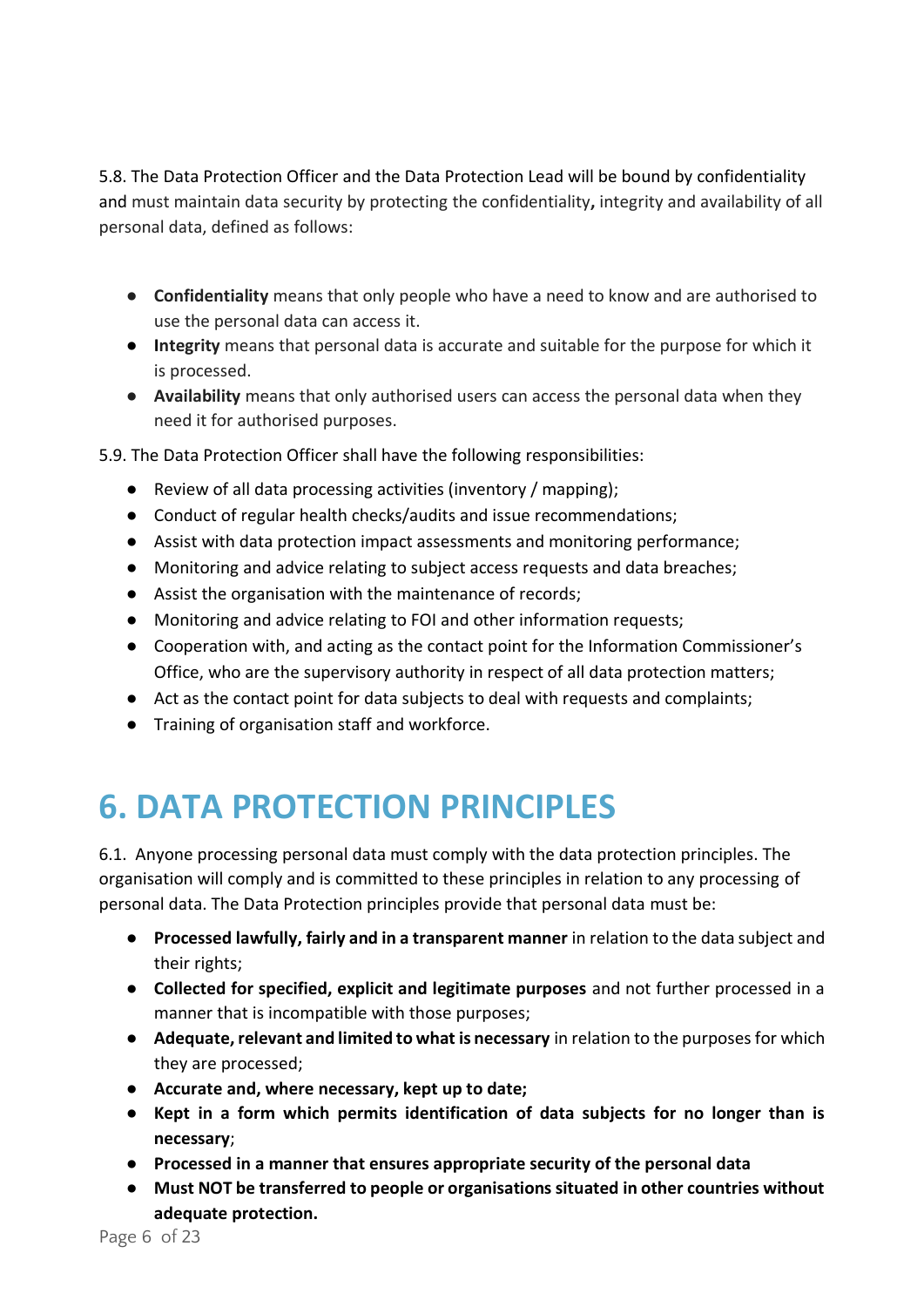## <span id="page-6-0"></span>**7. DATA SUBJECT'S RIGHTS**

7.1. The organisation supports the rights of data subjects (or the parents/carers of data subjects where data subjects are not able to demonstrate the capacity to understand their rights) in relation to data that is processed or stored about them, as follows:

- Right to fair and transparent processing;
- Right of access;
- Right of rectification;
- Right to erasure (the "right to be forgotten");
- The right to restrict processing;
- Right to be notified of erasure, rectification or restriction;
- Right of data portability;
- Right to object to processing;
- Right to object to processing for the purposes of direct marketing;
- Right to object to processing for scientific, historical or statistical purposes;
- Right to not be evaluated on the basis of automated processing;
- Right to withdraw consent at any time;
- Right to be notified about a data breach;
- Right to an effective judicial remedy against a supervisory authority;
- Right to lodge a complaint with supervisory authority;
- Right to an effective judicial remedy against a controller or processor; Right to compensation.

7.2. The organisation shall maintain procedures, policies and notices to ensure that data subjects are informed about their rights

# <span id="page-6-1"></span>**8. FAIR AND TRANSPARENT PROCESSING OF DATA**

8.1. Data Protection Legislation is not intended to prevent the processing of personal data, but to ensure that it is done fairly and without adversely affecting the rights of the data subject.

8.2. For personal data to be processed fairly, data subjects must and will be made aware of the following in our privacy notices or requests to process data:

● That the personal data is being processed;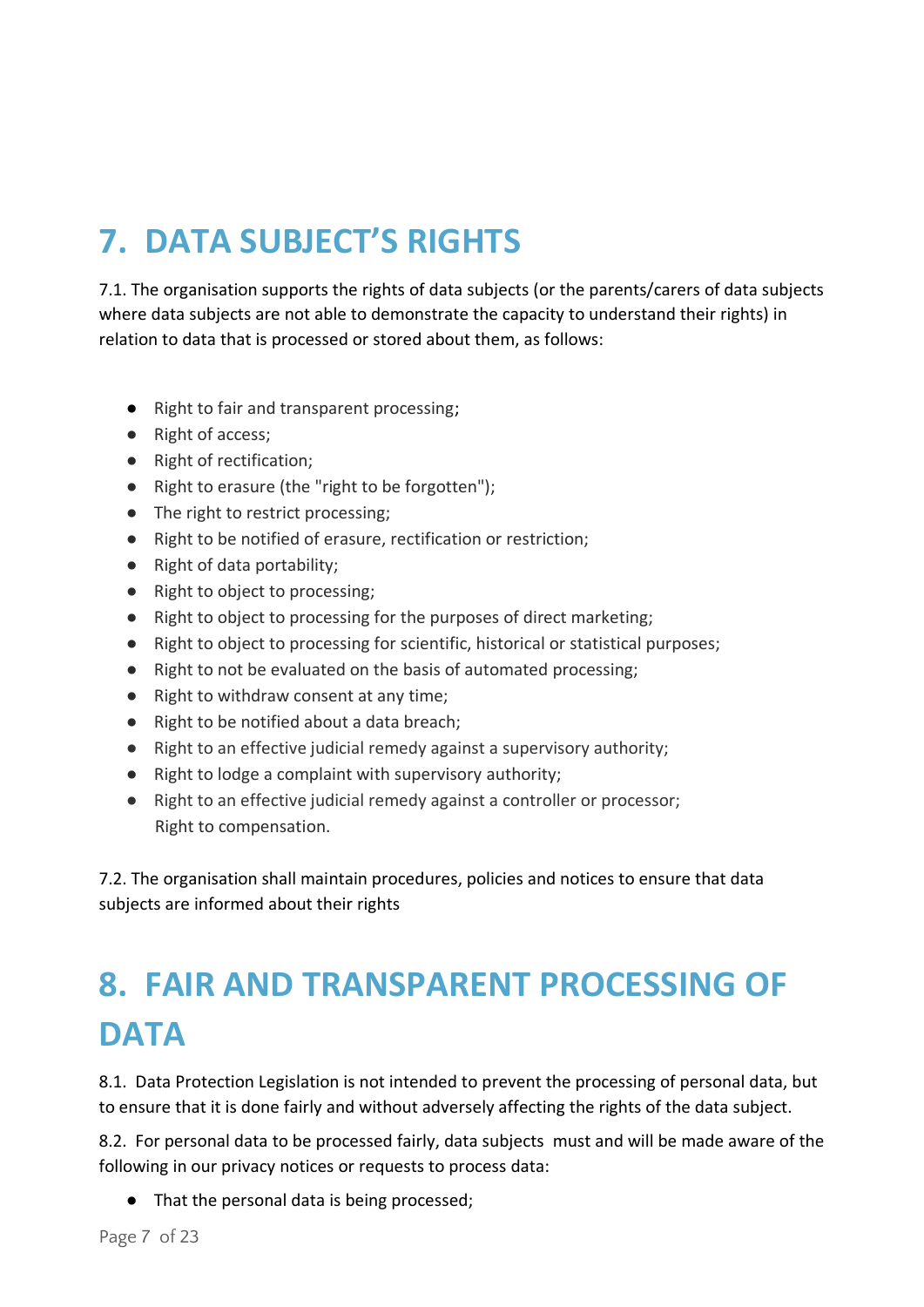- Why the personal data is being processed;
- What the lawful basis is for that processing (see below);
- Whether the personal data will be shared, and if so with whom;
- The period for which the personal data will be held;
- The existence of the data subject's rights in relation to the processing of that personal data; and
- The right of the data subject to raise a complaint with the Information Commissioner's Office in relation to any processing.

8.3. The organisation will only process data that is **necessary and relevant to the purpose for which it was gathered, and will ensure that we have a lawful basis for any processing.**

8.4 Data collected for the purposes of public health (including visitor contact data for COVID-19) will be kept as long as required. Contact data for visitors will be kept for 21 days after the most recent visit, with information on visitors kept as per standard retention requirements. Public Health data may be shared with third-parties as required including, but not limited to:

- National Health Service (including NHS Test and Trace)
- Public Health England
- Other local health authorities

Data collected and processed for public health purposes is done so under GDPR [Article 9\(2\)\(i\)](https://gdpr-info.eu/art-9-gdpr/) which states: (in part) "processing is necessary for reasons of [public interest](https://kb.dataprotection.education/component/seoglossary/1-data-protection-definitions/public-interest) in the area of public health, such as protecting against serious cross-border threats to health..." and [Recital 54](https://gdpr-info.eu/recitals/no-54/) which includes: "The processing of special categories of personal data may be necessary for reasons of public interest in the areas of public health without consent of the data subject."

8.5 Collection and processing of visitor data will be documented in the privacy notices and in a statement available to visitors at the time of data collection to include the following information:

"We collect the following visitor information for the purposes of security, safety and public health:

- ●Name
- ●Organisation
- ●Date and time of visit
- ●Contact details

These are kept for six years in case of any claims by students, staff or visitors under the Limitations Act (1980).

Should a positive test for COVID-19 be identified, relevant visitor data will be shared with the required public health authorities. Contact details will be deleted from any test and trace log after 21 days.

For further details, please see the Data Protection Policy, or contact the Data Protection Officer.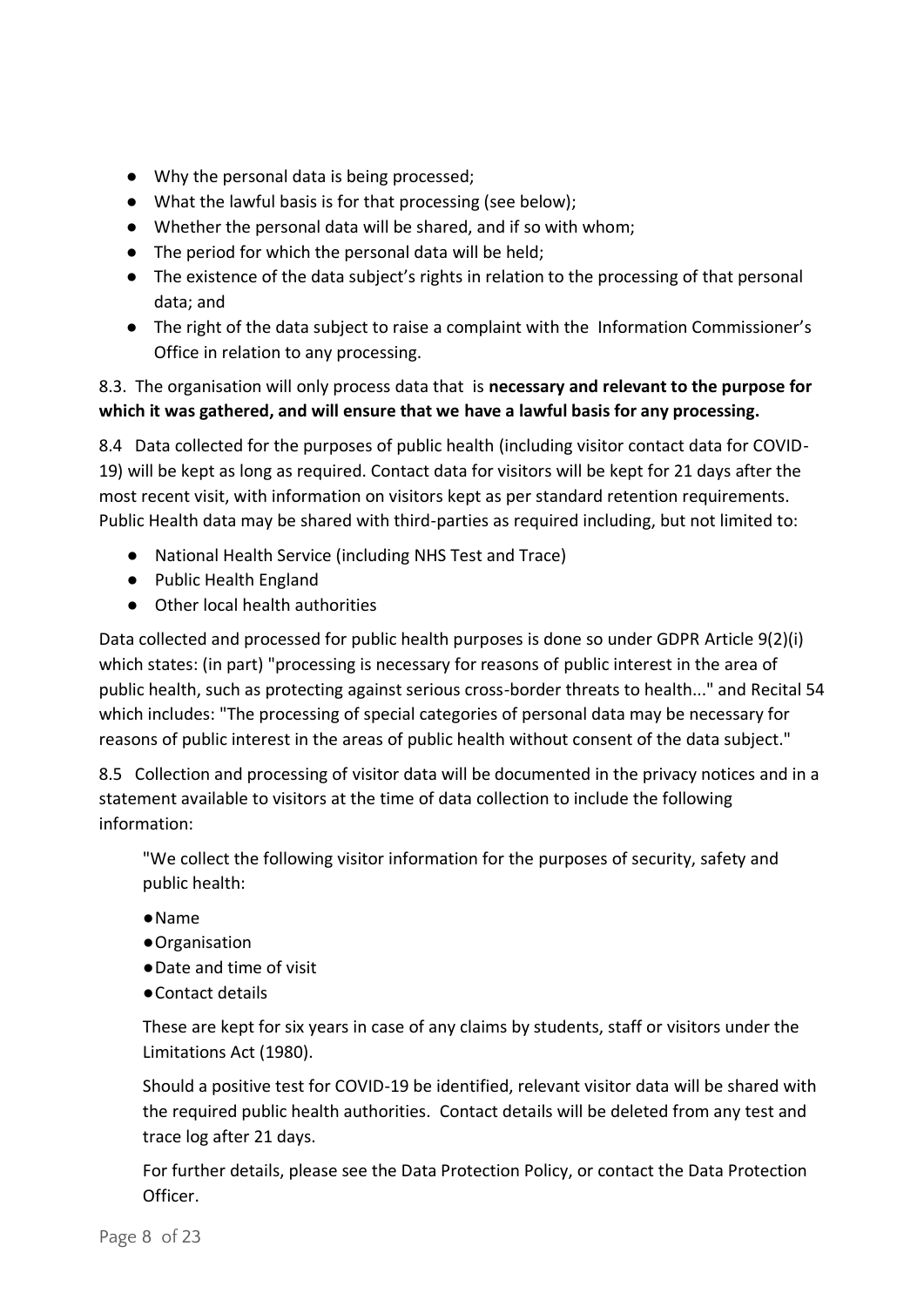### <span id="page-8-0"></span>**9. LAWFUL PROCESSING OF DATA**

9.1. For personal data to be processed lawfully it must be processed on the basis on one of the legal grounds set out in the DATA Protection Legislation. The organisation will only process personal data where a lawful basis for processing exists. Specifically, where:

- The data subject has given **consent** to the processing of his or her personal data for one or more specific purposes;
- Processing is necessary for the **performance of a contract** to which the data subject is party or in order to take steps at the request of the data subject prior to entering into a contract;
- Processing is necessary for compliance with a **legal obligation** to which the controller is subject (e.g the Education Act 2011);
- Processing is necessary in order to protect the **vital interests** of the data subject or of another natural person;
- Processing is necessary for the **performance of a task carried out in the public interest** or in the exercise of official authority vested in the controller.

#### <span id="page-8-1"></span>**10. SPECIAL CATEGORY DATA**

#### 10.1. This is data relating to **health; race; sexuality; religion; criminal offences; political opinions and union memberships**.

10.2. These special categories of personal data relating to will not be processed unless a specific lawful basis as listed in Article 9 of the GDPR applies. When this special category data is being processed we will normally only do so under the following legal grounds:

- Where the processing is **necessary for employment law** purposes, for example in relation to sickness absence;
- Where the processing is necessary for reasons of substantial public interest, for example for the purposes of equality of opportunity and treatment;
- Where the processing is necessary for **health or social care purposes**, for example in relation to pupils with medical conditions or disabilities; and
- **Where none of the above apply then we will seek the consent of the data subject to the processing of their special category personal data.**

#### <span id="page-8-2"></span>**11. CONSENT**

11.1. There are strict legal requirements in relation to the form of consent that must be obtained from data subjects.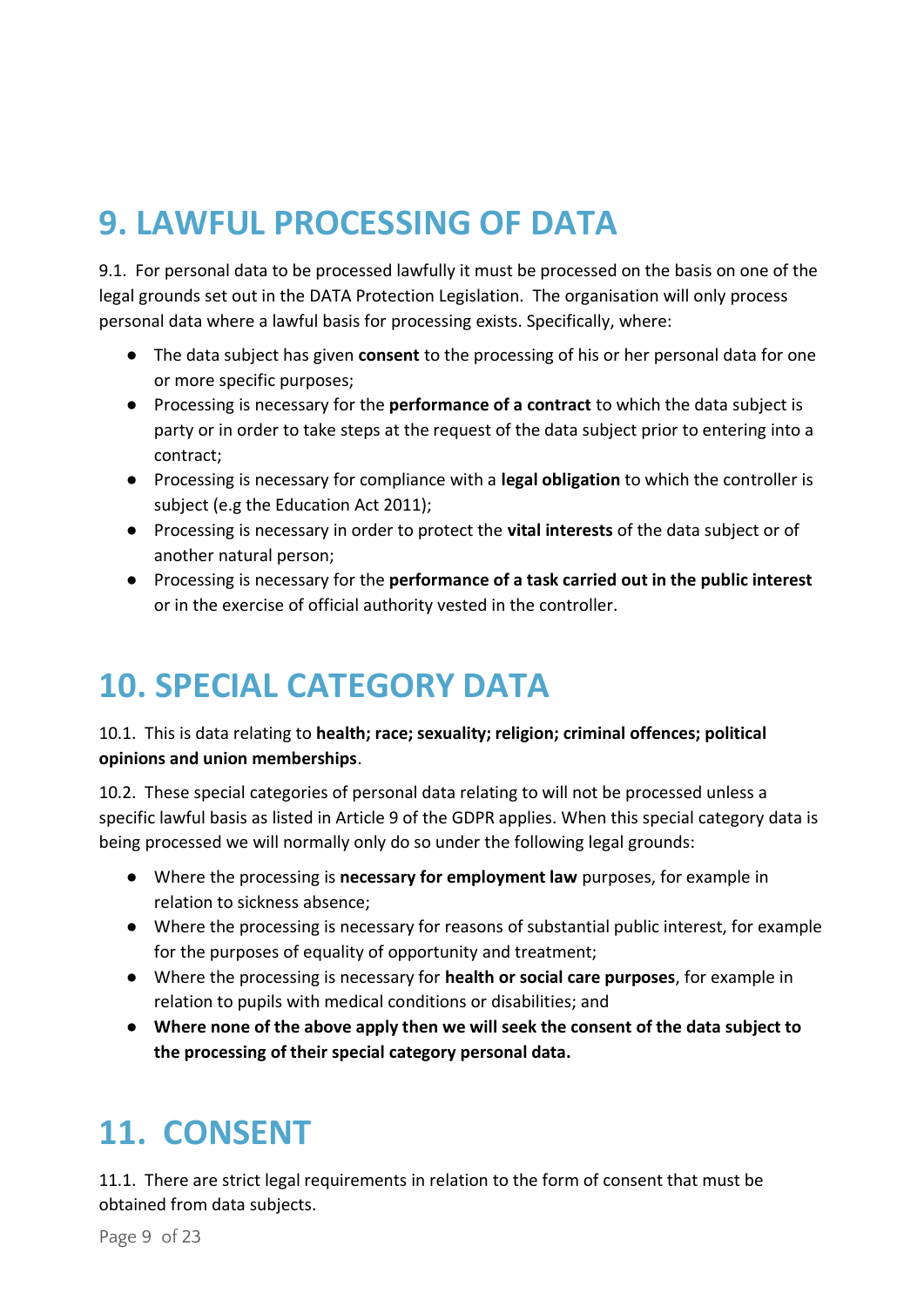11.2. When pupils, staff or our Workforce join the Organisation a consent form will be required to be completed in relation to them. This consent form deals with for example, social media, school displays, school website and publications such as the school newsletter.

11.3. Where appropriate third parties may also be required to complete a consent form.

11.4. In relation to all pupils under the age of 12 years old we will seek consent from an individual with parental responsibility for that pupil.

11.5. We will generally only seek consent directly from a pupil if they are legally able to give such consent. The legal age for consent under Data Protection legislation is 12. However we recognise that this may not be appropriate in certain circumstances and therefore the organisation may be required to seek consent from an individual with parental responsibility.

11.6. If consent is required for the processing of personal data of any data subject then the form of this consent must:

- Inform the data subject of exactly what we intend to do with their personal data;
- Require them to positively confirm that they consent (we cannot ask them to opt-out rather than opt-in); and
- Inform the data subject of how they can withdraw their consent.

11.7. Any **consent must be freely given**, which means that we cannot make the provision of any goods or services or other matter conditional on a data subject giving their consent.

11.8. The DPO must always be consulted in relation to any consent form before consent is obtained.

11.9. A record must always be kept of any consent, including how it was obtained and when.

11.10.There may be circumstances where it is considered necessary to process personal data or special category personal data in order to protect the vital interests of a data subject. This might include safeguarding, child protection and medical emergencies where the data subject is not in a position to give consent to the processing. We believe that this will only occur in very specific and limited circumstances. In such circumstances we would usually seek to consult with the DPO in advance, although there may be emergency situations where this does not occur. Please refer to the organisation Safeguarding Policy, Child Protection Policy and organisation Medical Policy for further information.

### <span id="page-9-0"></span>**12. DISCLOSURE AND SHARING OF PERSONAL INFORMATION**

12.1 We may share personal data that we hold about data subjects, with other organisations, without consent, where we have a lawful basis for doing so. Such organisations include the Department for Education and Education and Skills Funding Agency "ESFA", Ofsted, health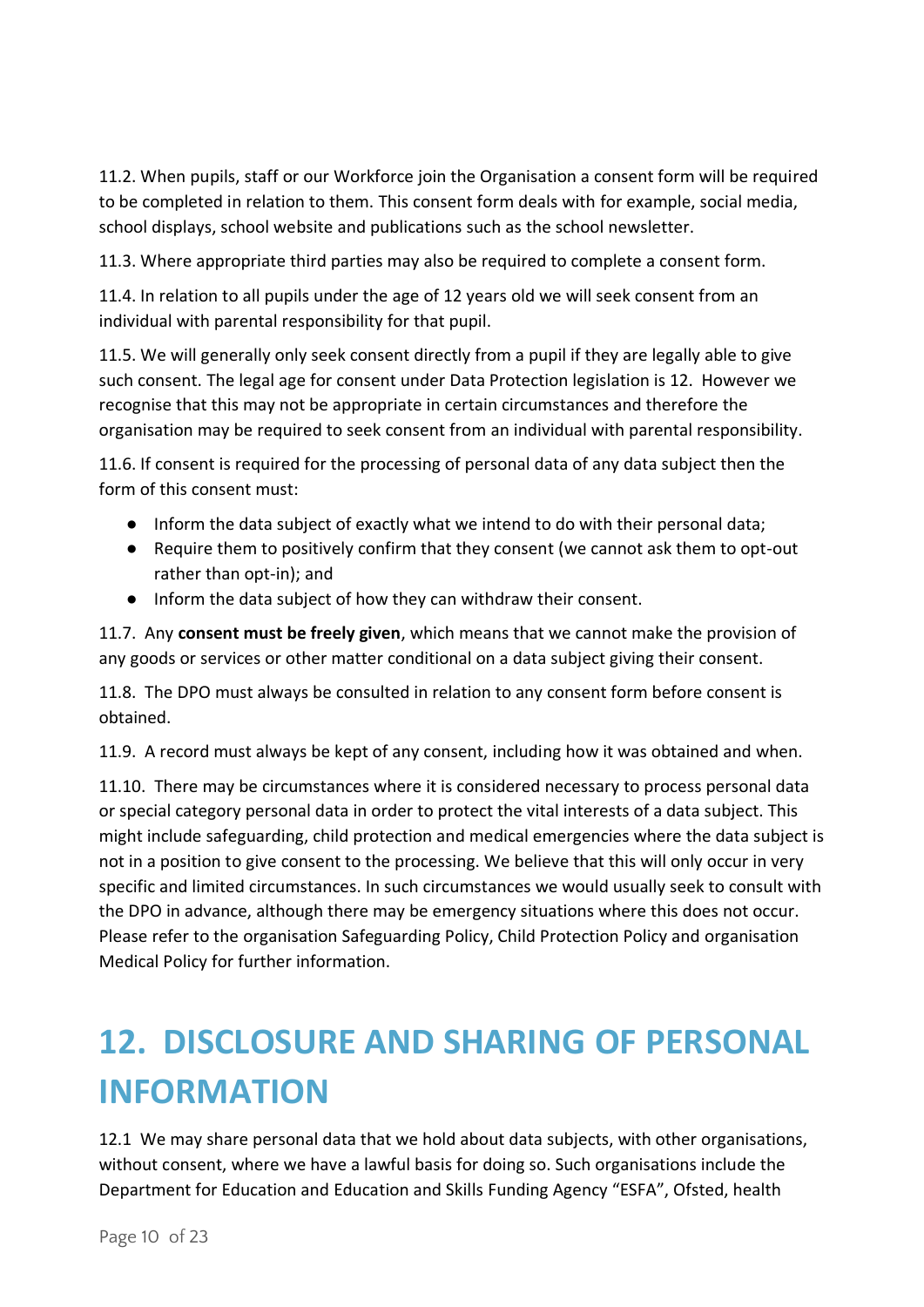authorities and professionals, the Local Authority, examination bodies, other organisations, and other organisations where we have a lawful basis for doing so.

12.2. The organisation will inform data subjects of any sharing of their personal data unless we are not legally required to do so, for example where personal data is shared with the police in the investigation of a criminal offence**.**

12.3. In some circumstances we will not share safeguarding information. Please refer to our Child Protection Policy.

12.4. Further detail is provided in our Record of Processing Activities.

#### <span id="page-10-0"></span>**13. DATA SECURITY**

13.1. The organisation will implement appropriate data security measures using policies, procedures and technologies to ensure and maintain the security of all personal data from the point of collection to the point of destruction.

13.2. These security measures will be appropriate to the risks in processing personal data and will be consistent with the rights of the data subjects.

13.3. These measures shall include as appropriate:

- Measures and data access controls to ensure that the Personal Data can only be accessed by authorised personnel for the purposes agreed in the record of processing activity and outlined in the organisation privacy notice;
- In assessing the appropriate level of security account shall be taken in particular of all the risks that are presented by processing, for example from accidental or unlawful destruction, loss, or alteration, unauthorised or unlawful storage, processing, access or disclosure of personal data;
- The anonymisation, pseudonymisation and encryption of personal data;
- The ability to ensure the ongoing confidentiality, integrity, availability and resilience of processing systems and services;
- The ability to restore the availability and access to personal data in a timely manner in the event of a physical or technical incident;
- A process for regular testing, assessing, and evaluating the effectiveness of technical and organisational measures for ensuring the security of the processing of personal data;
- Measures to identify vulnerabilities with respect to the processing of personal data in systems used to provide services to The Organisation.

### <span id="page-10-1"></span>**14. DATA PROTECTION IMPACT ASSESSMENTS**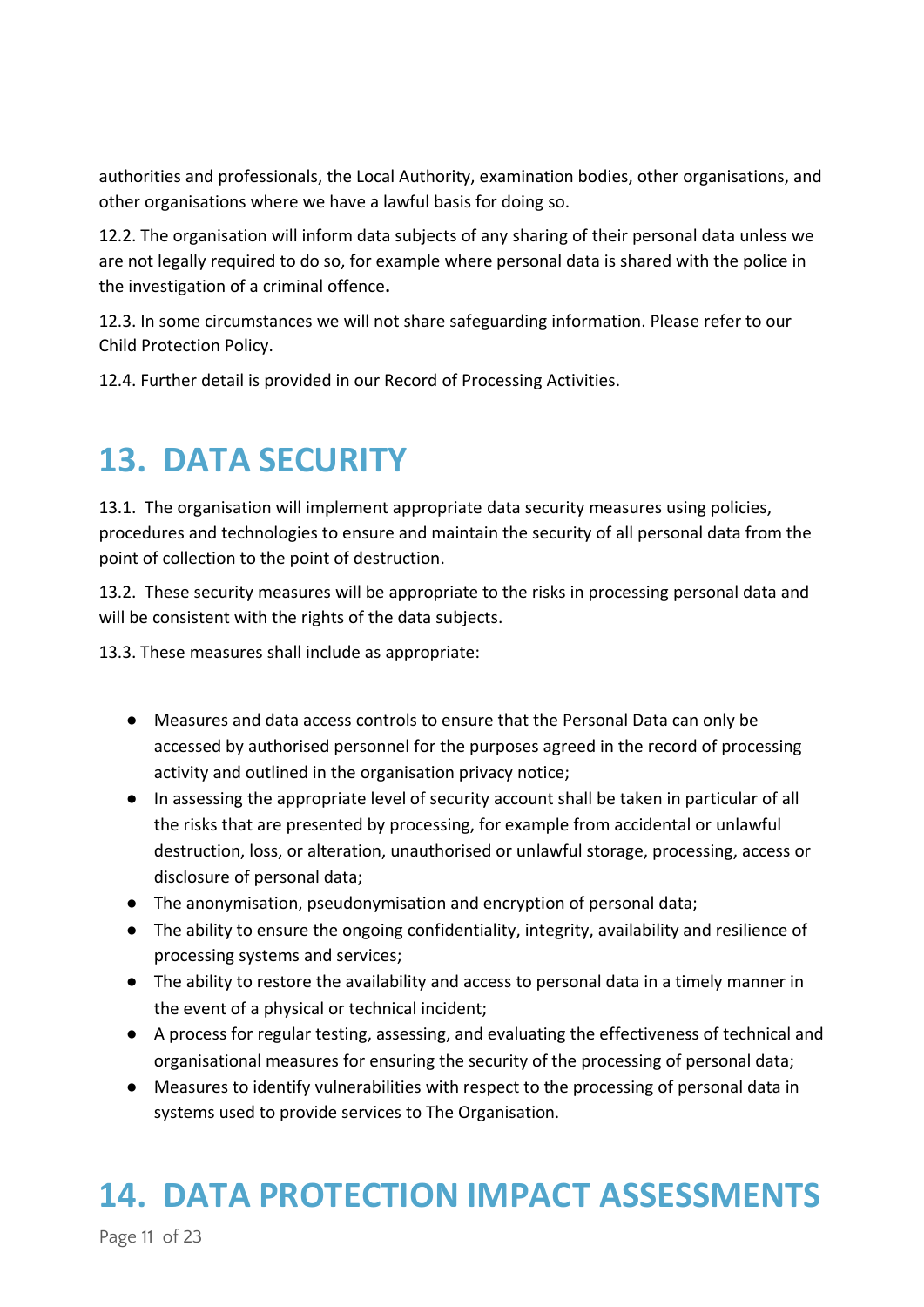14.1. The organisation takes data protection very seriously, and will consider and comply with the requirements of Data Protection Legislation in relation to all of its activities whenever these involve the use of personal data, in accordance with the principles of data protection by design and default.

13.2. In certain circumstances the law requires us to carry out detailed assessments of proposed processing. This includes where we intend to use new technologies which might pose a high risk to the rights of data subjects because of the types of data we will be processing or the way that we intend to do so.

14.3. The organisation will complete an assessment of any such proposed processing and will use a template document which ensures that all relevant matters are considered.

14.4. The DPO should always be consulted as to whether a data protection impact assessment is required, and if so how to undertake that assessment.

#### <span id="page-11-0"></span>**15. DATA BREACHES**

15.1. In the case of a personal data breach, The organisation shall without undue delay and, where feasible, not later than 72 hours after having become aware of it, notify the personal data breach to the Information Commissioner's Office, unless the personal data breach is unlikely to result in a risk to the rights and freedoms of natural persons.

15.2. Where the notification to the Information Commissioner's Office is not made within 72 hours, it shall be accompanied by reasons for the delay.

15.3 In order to evaluate the personal data breach The organisation shall without undue delay immediately inform and involve the Data Protection Officer in the assessment of the breach and in the execution of the data breach procedure to contain and manage the breach.

#### 15.4. **The notification to the Information Commissioner's Office shall at least:**

- describe the nature of the personal data breach including where possible, the categories and approximate number of data subjects concerned and the categories and approximate number of personal data records concerned;
- communicate the name and contact details of the data protection officer or other contact point where more information can be obtained;
- describe the likely consequences of the personal data breach;
- describe the measures taken or proposed to be taken by the controller to address the personal data breach, including, where appropriate, measures to mitigate its possible adverse effects;
- Where, and in so far as, it is not possible to provide the information at the same time, the information may be provided in phases without undue further delay.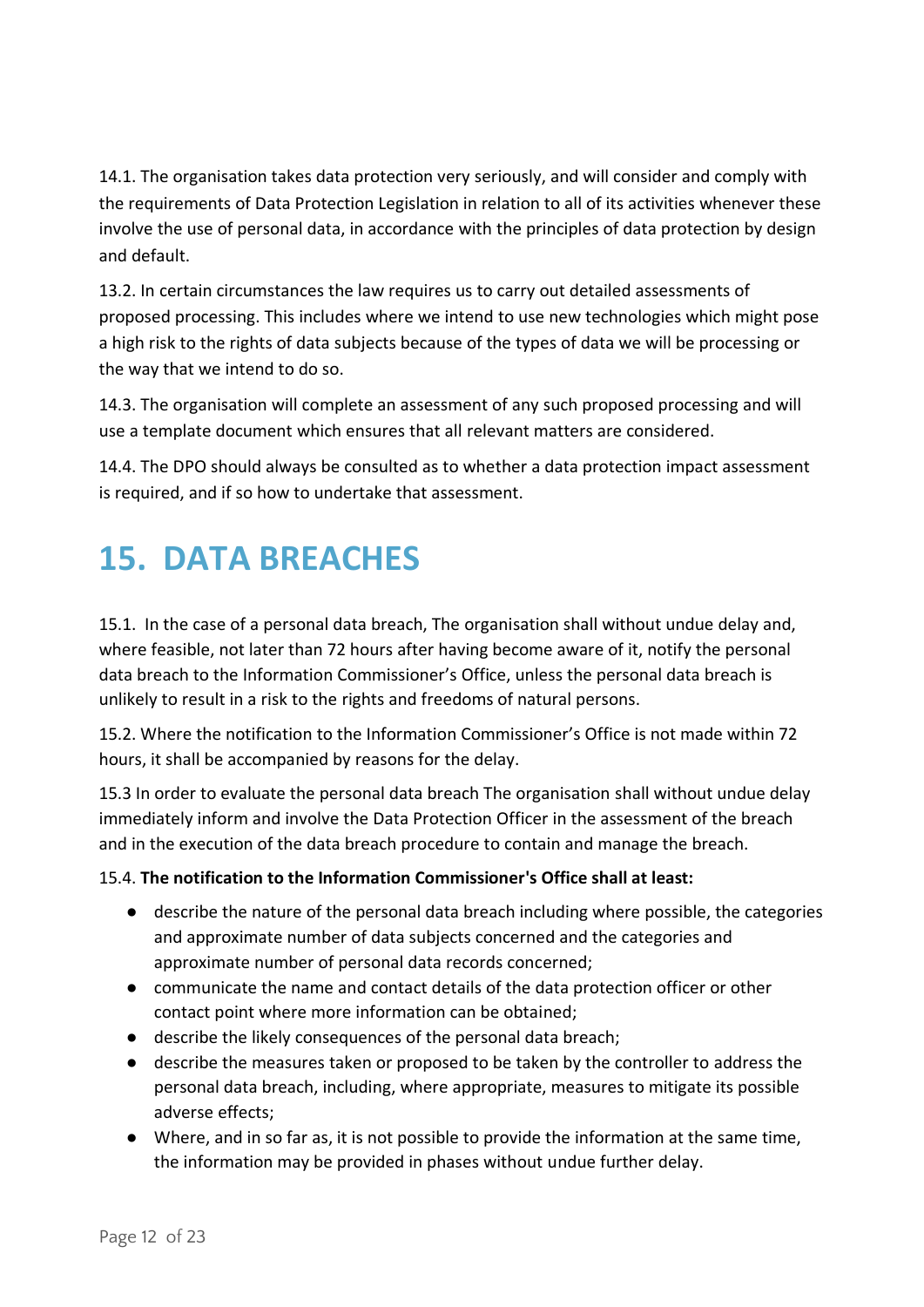The organisation shall document any personal data breaches, comprising the facts relating to the personal data breach, its effects and the remedial action taken in a data breach log. The log shall enable the Information Commissioner's Officer to verify compliance with the data breach rules and raise awareness of minor breaches that may assist in the identification of new data handling processes and training requirements.

#### 15.5 **For examples of data breaches please see Appendix 2**

#### <span id="page-12-0"></span>**16. SUBJECT ACCESS REQUESTS**

16.1. The organisation is committed to:

- Ensuring that individuals' rights to their own personal information can be appropriately exercised;
- Providing adequate training for staff to recognise and handle subject access requests;
- Ensuring that everyone handling personal information knows where to find further guidance on individuals' rights in relation to their own personal information;
- Ensuring that queries about individuals' rights to their own personal information are dealt with effectively and promptly;
- Being fair and transparent in dealing with a subject access request;
- Logging all subject access requests to assist the Information Commissioner's Office with any complaints related to subject access as well as identifying any issues that may assist in the identification of new data handling processes and training requirements.

16.2. All staff are responsible for ensuring that any request for information they receive is dealt with in line with the requirements of the GDPR and in compliance with this policy.

All staff have a responsibility to recognise a request for information and ensure it is passed to the responsible member of staff and/or the Data Protection Officer within two working days.

16.3. **For information and guidance on how the organisation will deal with a Subject Access Request see the Subject Access Request Procedure**

#### <span id="page-12-1"></span>**17. PUBLICATION OF INFORMATION**

17.1. The organisation maintains and publishes a publication scheme on its website outlining

classes of information that will be made routinely available, including policies and procedures.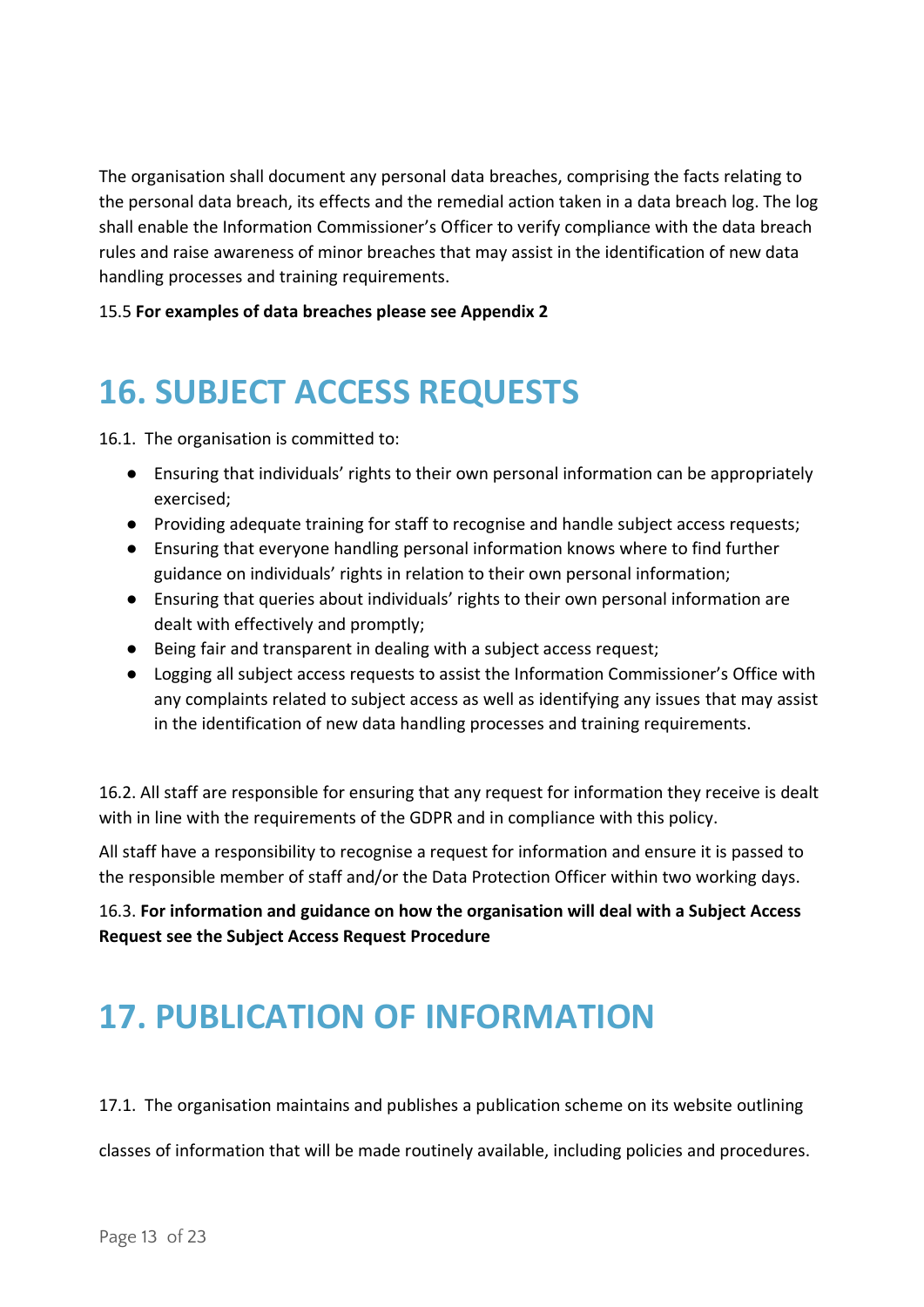17.2. Classes of information specified in the publication scheme will be made available quickly and easily on request.

17.3. The organisation will not publish any personal information, including photos, on its website without the permission of the affected individual.

17.4. When uploading information to the organisation website, staff will be considerate of any metadata or deletions which could be accessed in documents and images on the site.

#### <span id="page-13-0"></span>**18. DBS DATA**

18.1. All data provided by the DBS will be handled in line with data protection legislation; this includes electronic communication.

18.2. Data provided by the DBS will never be duplicated.

18.3. Any third parties who access DBS information will be made aware of the data protection legislation, as well as their responsibilities as a data handler.

18.4 Data Subjects have the right to appeal against any automated decision making, such as a DBS check

#### <span id="page-13-1"></span>**19. PHOTOGRAPHY IMAGES AND VIDEOS**

19.1. Photographs and videos will only be collected and stored by the organisation, organisation staff and workforce with a documented lawful basis as in accordance with the organisation Photography Images and video policy document.

19.2. Photographs and videos will normally only be taken and used where they are deemed essential for performing the public task of the organisation or relative to providing education.

19.3. However there may be occasions that arise where the organisation would like to celebrate the achievements of our pupils and therefore we may want to use images and videos of our pupils within promotional materials, or for publication in the media such as local, or even national, newspapers covering organisation events or achievements. If this is the case we will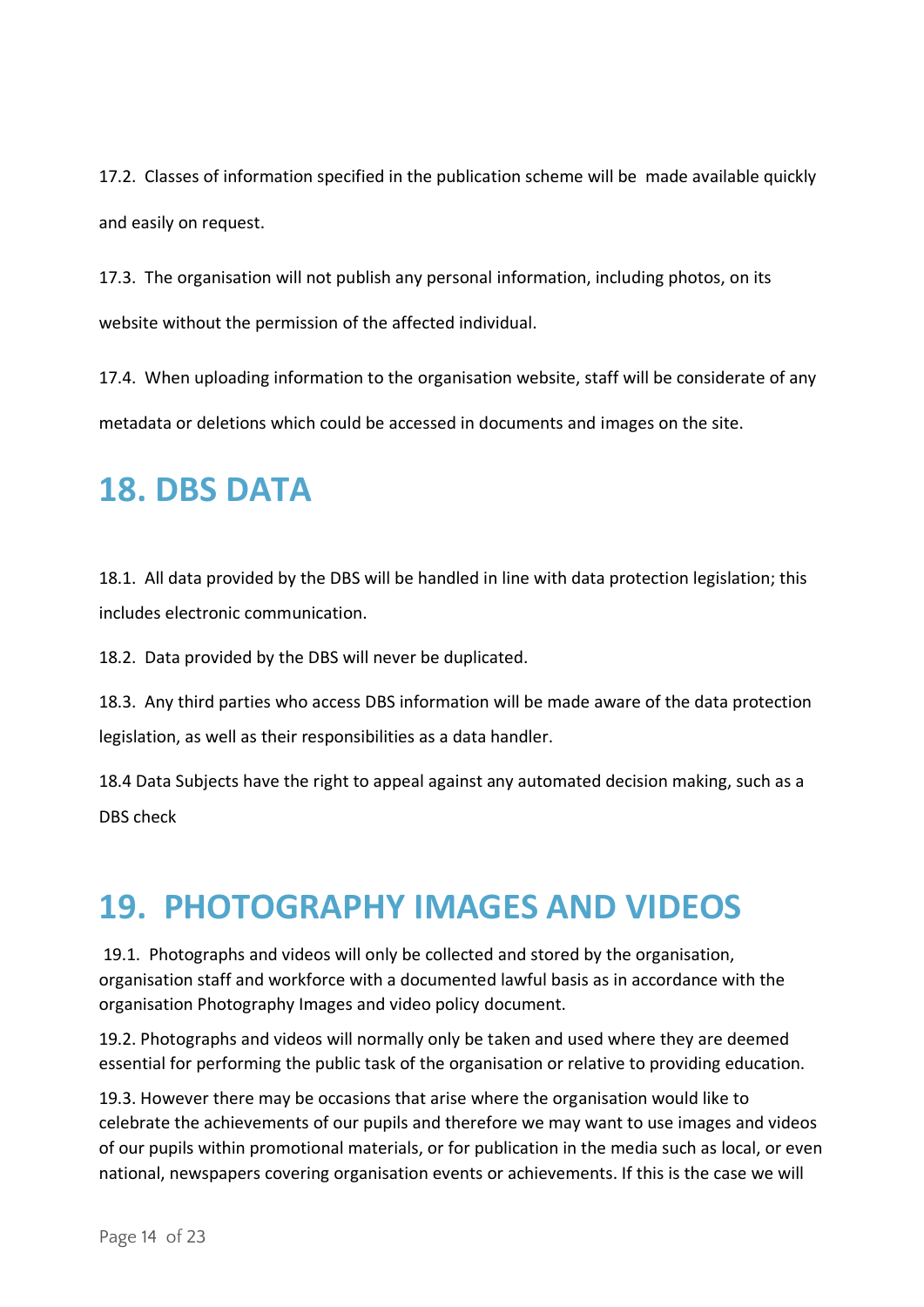seek the consent of the pupils, and their parents where appropriate, before allowing the use of images or videos of pupils for such purposes.

19.4. Where photographs are required for other purposes, these purposes will be documented and explicit consent will be sought.

19.5. The retention period for photographs and videos taken by the organisation, organisation staff and workforce will be documented in the organisation retention policy. At the end of the retention period photographs will either be destroyed or they may be retained as photos for archiving purposes in the public interest.

19.6. Parents and others attending organisation events are allowed to take photographs and videos of those events for domestic purposes. For example, parents can take video recordings of an organisation performance involving their child. The organisation does not prohibit this as a matter of policy.

19.7. The organisation does not however agree to any such photographs or videos being used for any other purpose, but acknowledges that such matters are, for the most part, outside of the ability of the organisation to control or prevent.

19.8. The organisation asks that parents and others do not post any images or videos which include any child other than their own child on any social media or otherwise publish those images or videos.

19.9. Whenever a pupil begins their attendance at the organisation they, or their parent where appropriate, will be asked to complete a consent form in relation to the use of images and videos of that pupil. We will not use images or videos of pupils for any purpose where we do not have consent.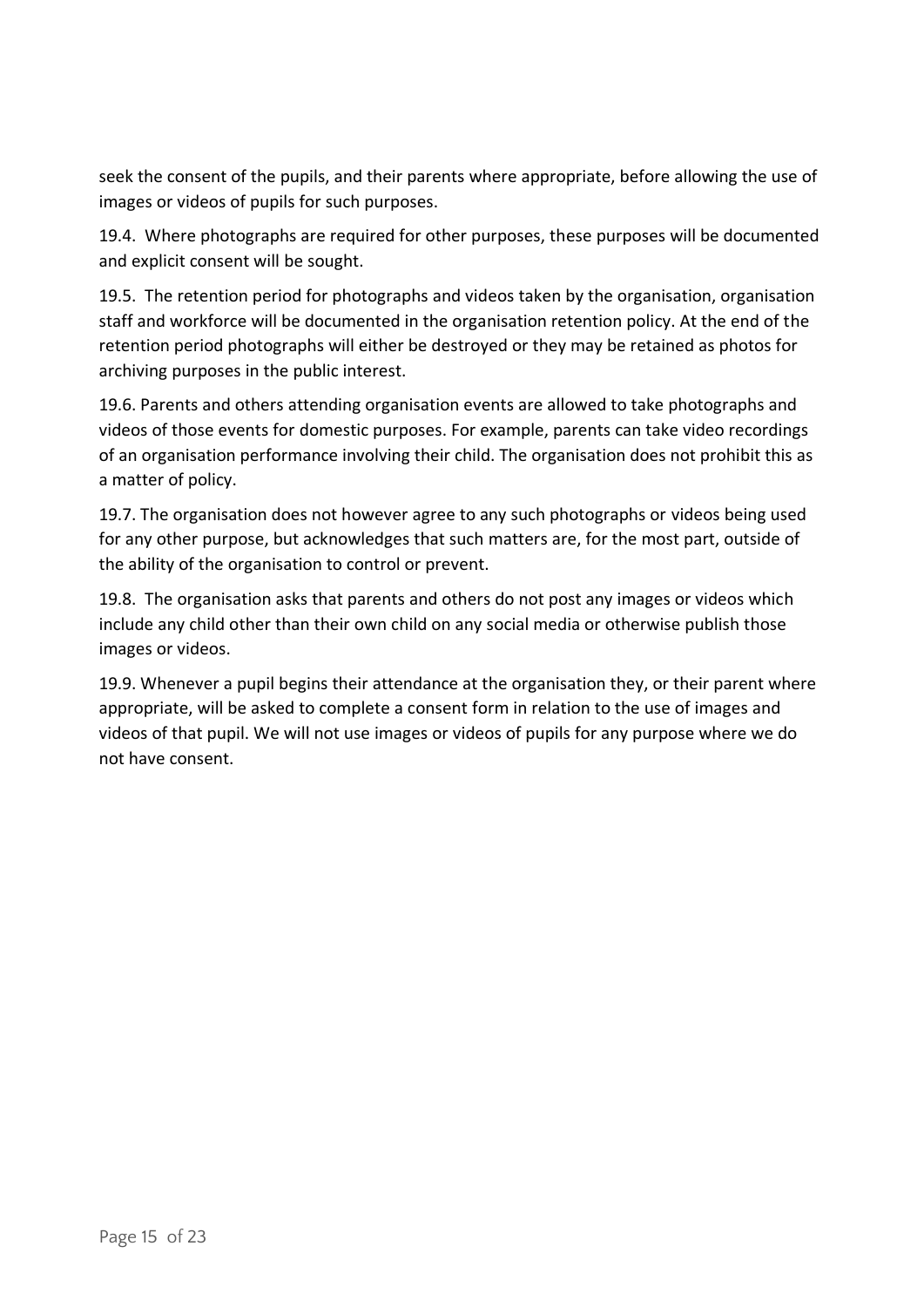### <span id="page-15-0"></span>**21. RETENTION POLICY.**

21.1. The organisation will not keep personal data longer than necessary and will maintain a retention schedule outlining the retention requirements of electronic and paper records. The Organisation will retain the minimum amount of information that it requires to carry out its statutory functions and the provision of services.

21.2. In circumstances where a retention period of a specific document has expired, checks will be made to confirm disposal and consideration given to the method of disposal to be used based on the data to be disposed of.

21.3. These checks will include the following questions being addressed:

- Have the documents been checked to ensure they are appropriate for destruction?
- Is retention required to fulfil statutory obligations or other regulatory obligations, including child protection?
- Is retention required for evidence?
- Is retention required to meet the operational needs of the service?
- Is retention required because the document or record is of historic interest, intrinsic value or required for organisational memory?

21.4 Retention data will be documented in the Record of Processing or taken as published in the IRMS school toolkit.

#### <span id="page-15-1"></span>**22. TRAINING**

22.1. The organisation shall ensure that all members of staff receive data protection training, including training on information handling appropriate to ensure data protection competence in their role. This training shall be completed every two years as a minimum.

#### <span id="page-15-2"></span>**23. DATA PROCESSORS**

23.1. The organisation contract with various organisations who provide services to the organisation, including:

- Payroll Providers to enable us to pay our employees;
- Parent payment systems to enable parents to pay for organisation meals, trips and/or uniforms;
- Pupil Assessment systems to support us with the tracking and monitoring of pupil achievement;
- Communication systems to enable us to effectively communicate with parent and pupils;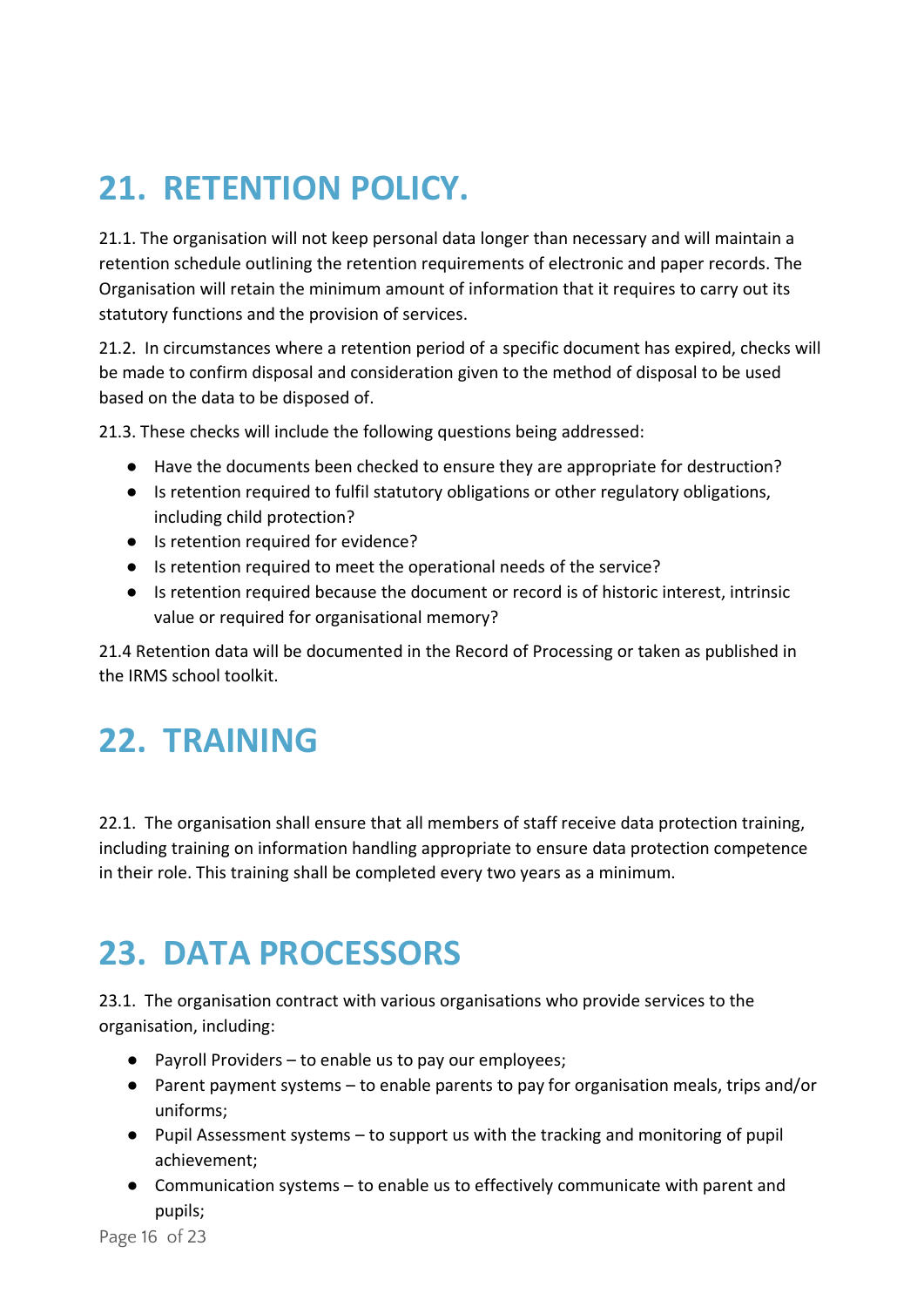- organisation meal providers to support with the provision and payment for organisation meals;
- Photographers to enable us to store pupil photographs for safeguarding purposes;
- HR Systems for the effective management of all aspects of staff management;

23.2. In order that these services can be provided effectively we are required to transfer personal data of data subjects to these data processors.

23.3. Personal data will only be transferred to a data processor if they agree to comply with our procedures and policies in relation to data security, or if they put in place adequate measures themselves to the satisfaction of the organisation.

23.4. The organisation will always undertake due diligence of any data processor before transferring the personal data of data subjects to them.

23.5. Contracts with data processors will comply with Data Protection Legislation and contain explicit obligations on the data processor to ensure compliance with the Data Protection Legislation, and compliance with the rights of Data Subjects.

#### <span id="page-16-0"></span>**24. CHANGES TO THIS POLICY**

24.1 We may change this policy at any time. Where appropriate, we will notify data subject**s** of those changes.

**This Policy was approved by the board of Governors on …………………………………..** 

**It will be reviewed annually.**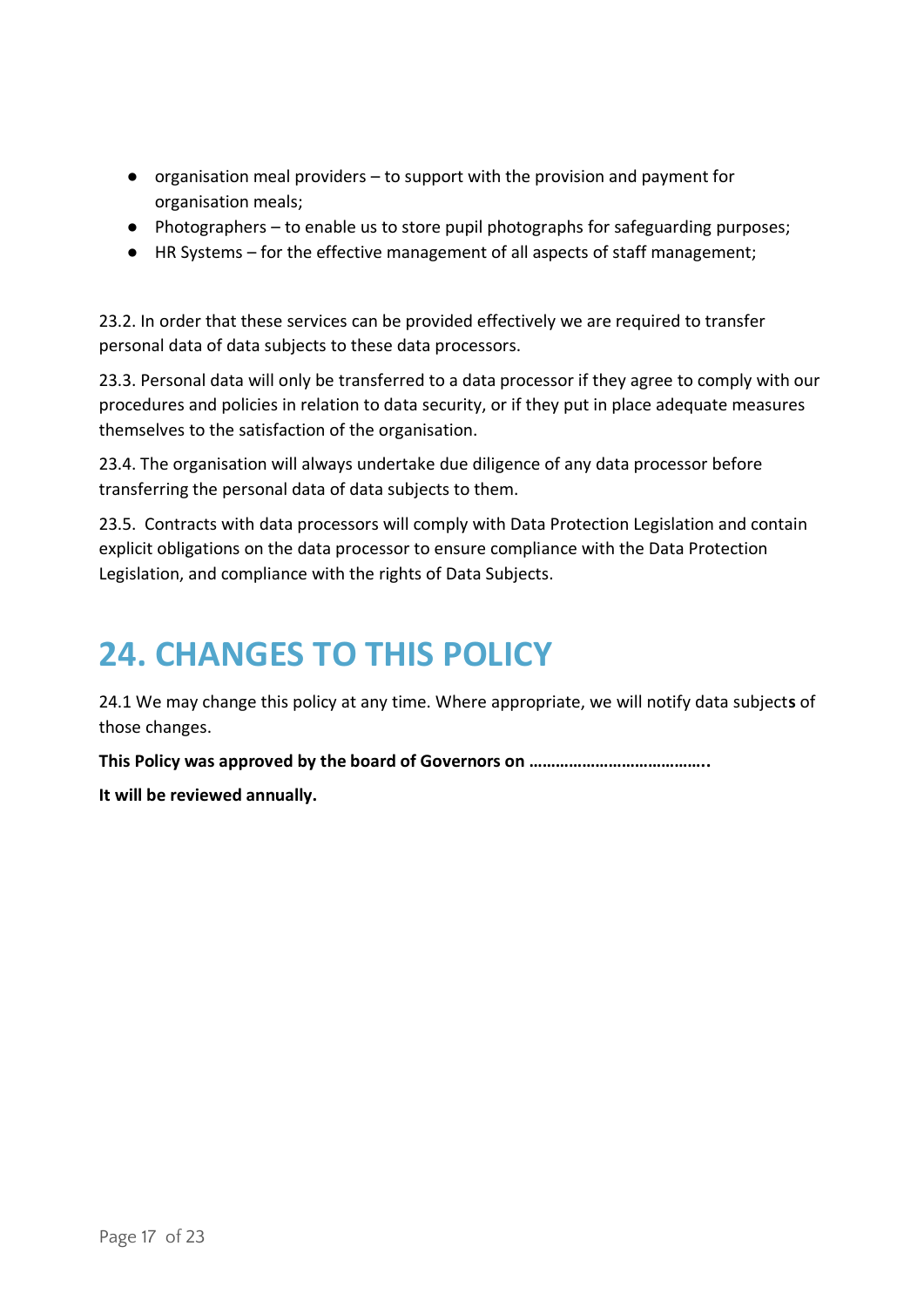#### <span id="page-17-0"></span>**APPENDIX 1 GDPR DEFINITIONS**

**Personal data** means any information relating to an identified or identifiable natural person ('data subject'); an identifiable natural person is a person who can be identified, directly or indirectly, in particular by reference to an identifier such as a name, an identification number, location data, an online identifier or by one or more factors specific to the physical, physiological, genetic, mental, economic, cultural or social identity of that natural person;

**Processing** means any operation or set of operations which is performed on personal data or on sets of personal data, whether or not by automated means, such as collection, recording, organisation, structuring, storage, adaptation or alteration, retrieval, consultation, use, disclosure by transmission, dissemination or otherwise making available, alignment or combination, restriction, erasure or destruction;

**Restriction of processing** means the marking of stored personal data with the aim of limiting their processing in the future;

**Profiling** means any form of automated processing of personal data consisting of the use of personal data to evaluate certain personal aspects relating to a natural person, in particular to analyse or predict aspects concerning that natural person's performance at work, economic situation, health, personal preferences, interests, reliability, behaviour, location or movements;

**Pseudonymisation** means the processing of personal data in such a manner that the personal data can no longer be attributed to a specific data subject without the use of additional information, provided that such additional information is kept separately and is subject to technical and organisational measures to ensure that the personal data are not attributed to an identified or identifiable natural person;

**Filing system** means any structured set of personal data which are accessible according to specific criteria, whether centralised, decentralised or dispersed on a functional or geographical basis;

**Controller** means the natural or legal person, public authority, agency or other body which, alone or jointly with others, determines the purposes and means of the processing of personal data; where the purposes and means of such processing are determined by Union or Member State law, the controller or the specific criteria for its nomination may be provided for by Union or Member State law;

**Processor** means a natural or legal person, public authority, agency or other body which processes personal data on behalf of the controller;

**Recipient** means a natural or legal person, public authority, agency or another body, to which the personal data are disclosed, whether a third party or not. However, public authorities which may receive personal data in the framework of a particular inquiry in accordance with Union or Member State law shall not be regarded as recipients; the processing of those data by those public authorities shall be in compliance with the applicable data protection rules according to the purposes of the processing;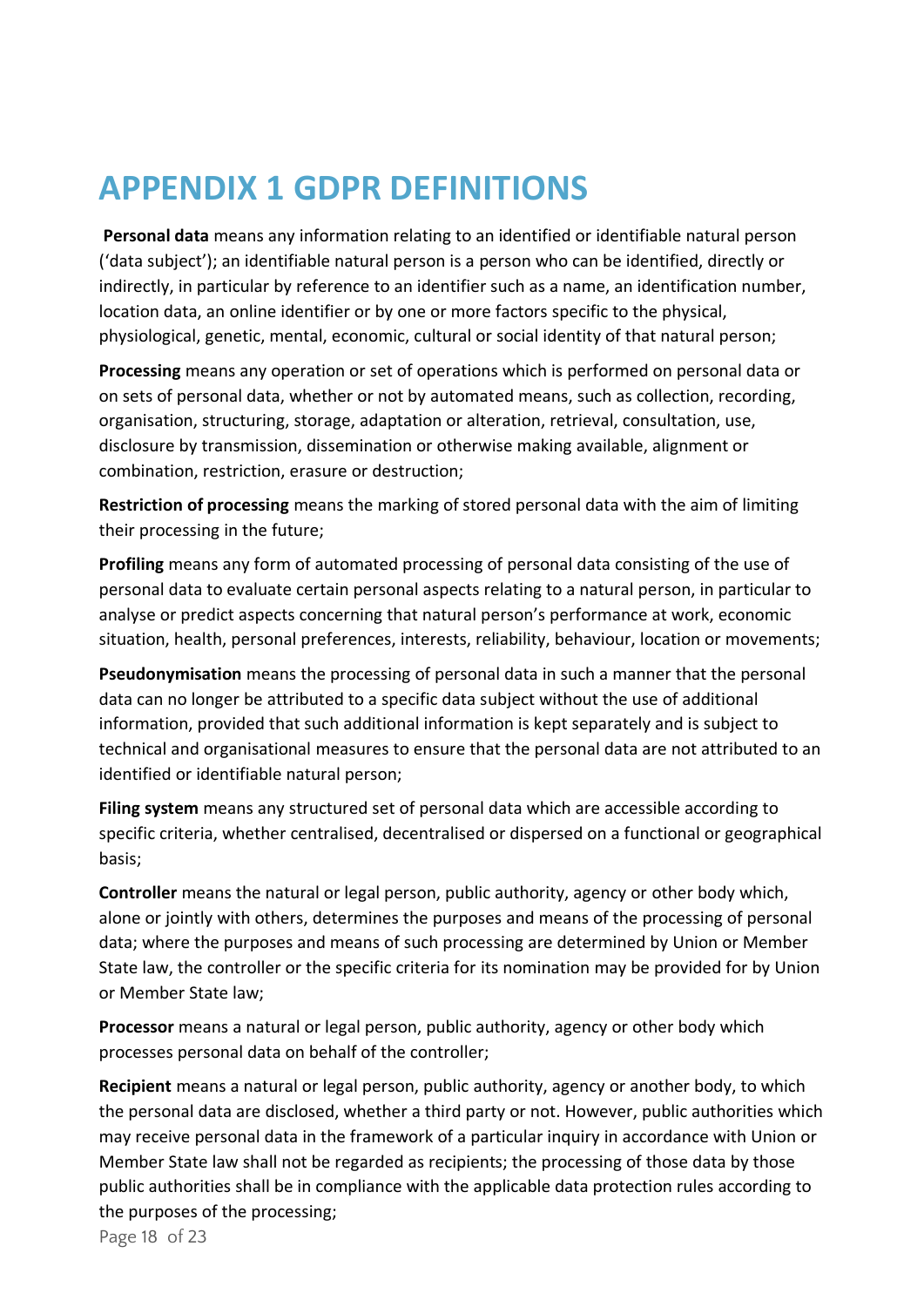**Third party** means a natural or legal person, public authority, agency or body other than the data subject, controller, processor and persons who, under the direct authority of the controller or processor, are authorised to process personal data;

**Consent** of the data subject means any freely given, specific, informed and unambiguous indication of the data subject's wishes by which he or she, by a statement or by a clear affirmative action, signifies agreement to the processing of personal data relating to him or her;

**Personal data breach** means a breach of security leading to the accidental or unlawful destruction, loss, alteration, unauthorised disclosure of, or access to, personal data transmitted, stored or otherwise processed;

**Genetic data** means personal data relating to the inherited or acquired genetic characteristics of a natural person which give unique information about the physiology or the health of that natural person and which result, in particular, from an analysis of a biological sample from the natural person in question;

**Biometric data** means personal data resulting from specific technical processing relating to the physical, physiological or behavioural characteristics of a natural person, which allow or confirm the unique identification of that natural person, such as facial

**Data concerning health** means personal data related to the physical or mental health of a natural person, including the provision of health care services, which reveal information about his or her health status;

**Enterprise** means a natural or legal person engaged in an economic activity, irrespective of its legal form, including partnerships or associations regularly engaged in an economic activity;

**Supervisory authority** means an independent public authority which is established by a Member State pursuant to Article 51 of the GDPR;

**Cross-border processing** means either:

- processing of personal data which takes place in the context of the activities of establishments in more than one Member State of a controller or processor in the Union where the controller or processor is established in more than one Member State; or
- processing of personal data which takes place in the context of the activities of a single establishment of a controller or processor in the Union but which substantially affects or is likely to substantially affect data subjects in more than one Member State;
- **Relevant and reasoned objection** means an objection to a draft decision as to whether there is an infringement of this Regulation, or whether envisaged action in relation to the controller or processor complies with this Regulation, which clearly demonstrates the significance of the risks posed by the draft decision as regards the fundamental rights and freedoms of data subjects and, where applicable, the free flow of personal data within the Union;
- **Information society service** means any service normally provided for remuneration, at a distance, by electronic means and at the individual request of a recipient of services;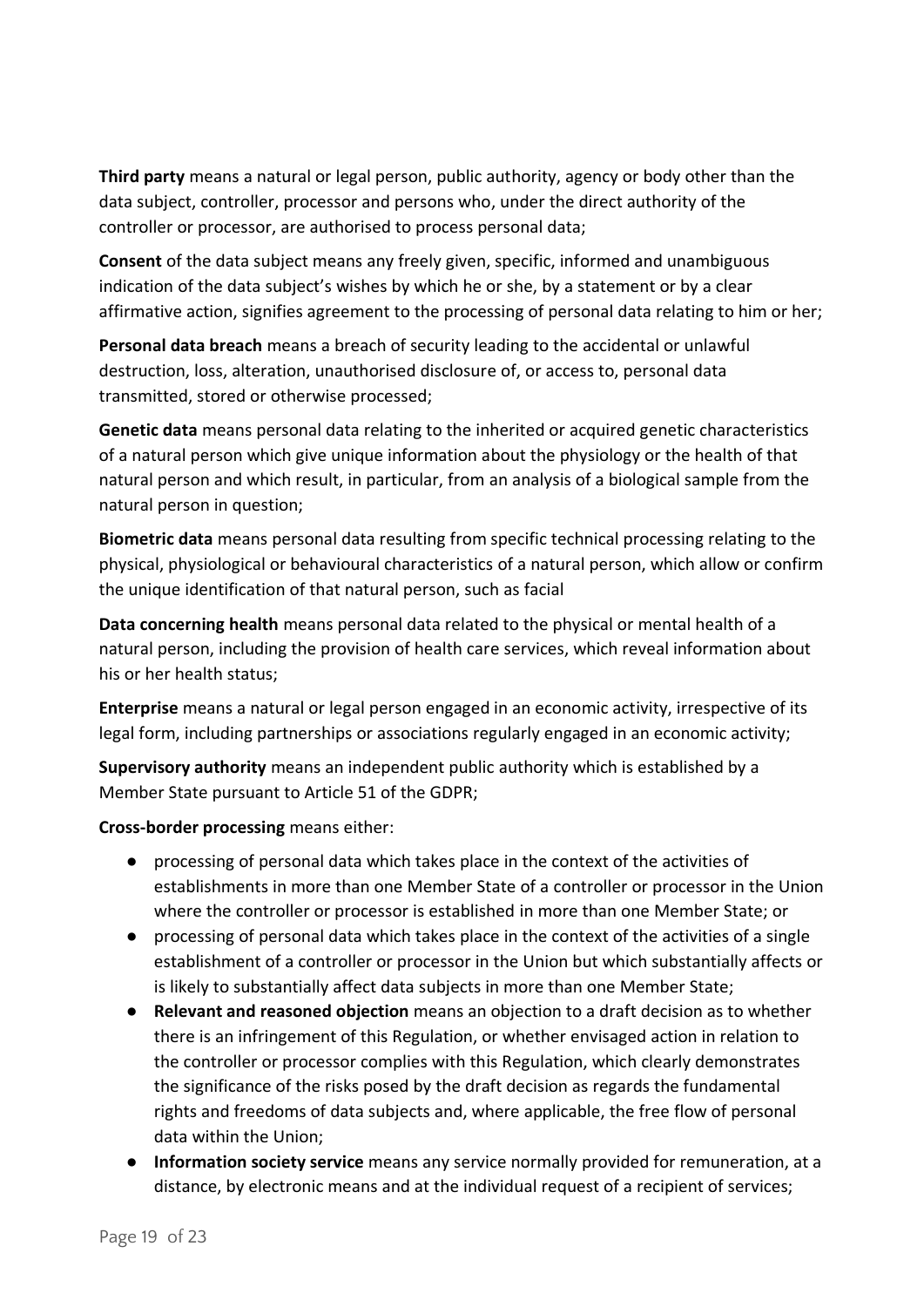- **International organisation** means an organisation and its subordinate bodies governed by public international law, or any other body which is set up by, or on the basis of, an agreement between two or more countries;
- **Special categories** of personal data mean personal data:
	- revealing racial or ethnic origin;
	- revealing political opinions;
	- revealing religious or philosophical beliefs or trade union membership;
	- the processing of genetic data, biometric data for the purpose of uniquely identifying a natural person;
	- data concerning health or data concerning a natural person's sex life or sexual orientation;
- **Data breach**: an incident or event in which personal and/or confidential data:
	- has potentially been viewed or used by an individual unauthorised to do so;
	- has had its integrity compromised;
	- is lost or is unavailable for a significant period.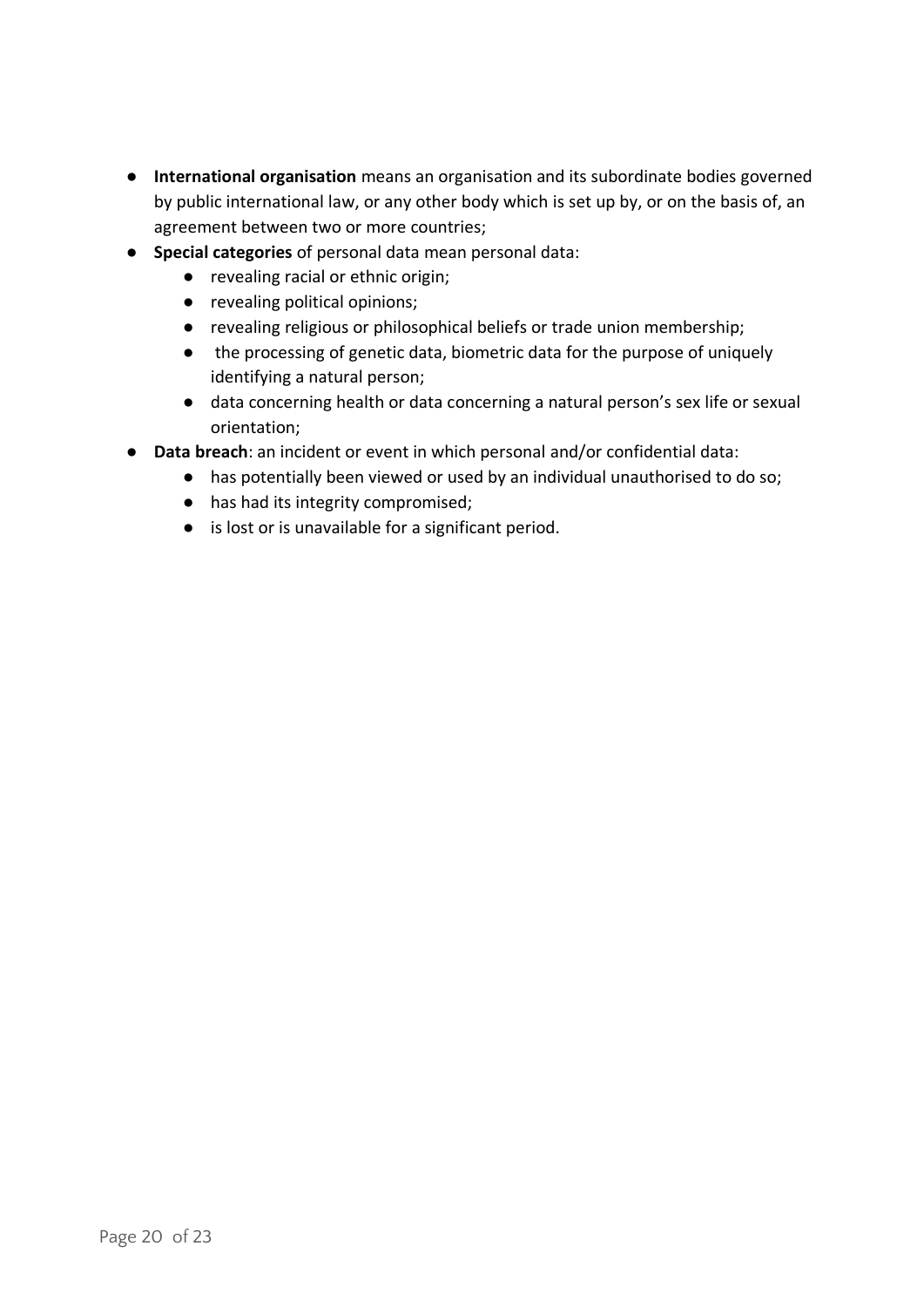#### **APPENDIX 2. EXAMPLES OF DATA BREACHES**

- Loss or theft of paper records or loss or theft of equipment on which data is stored e.g. a laptop, mobile phone, tablet device or memory stick;
- A letter or email containing personal and/or confidential data sent to the wrong address (including internal staff or third parties) or an email to an unauthorised group of email boxes;
- Personal data disclosed orally in error in a meeting or over the phone including "blogging" where information is obtained by deceiving The Organisation, or where information has been disclosed without confirming the true identity of the requester;
- Unauthorised access to information classified as personal or confidential e.g. attaching documents to an outlook diary appointment that is openly accessible;
- Posting information on the world wide web or on a computer otherwise accessible from the Internet without proper information security precautions;
- Sensitive information left on a photo-copier or on a desk in County Council premises;
- Unauthorised alteration or deletion of information;
- Not storing personal and confidential information securely;
- Not ensuring the proper transfer or destruction of files after closure of offices/buildings e.g. not following building decommissioning procedures;
- Failure to safeguard/remove personal data on office equipment (including computers and smart phones) before disposal/sale.
- school

Examples of Breaches caused by IT Security Incidents:

- Unauthorised access to IT systems because of misconfigured and/or inappropriate access controls;
- Hacking or phishing attacks and related suspicious activity;
- Virus or malware attacks and related suspicious activity;
- ICT infrastructure-generated suspicious activity;
- Divulging a password to another user without authority.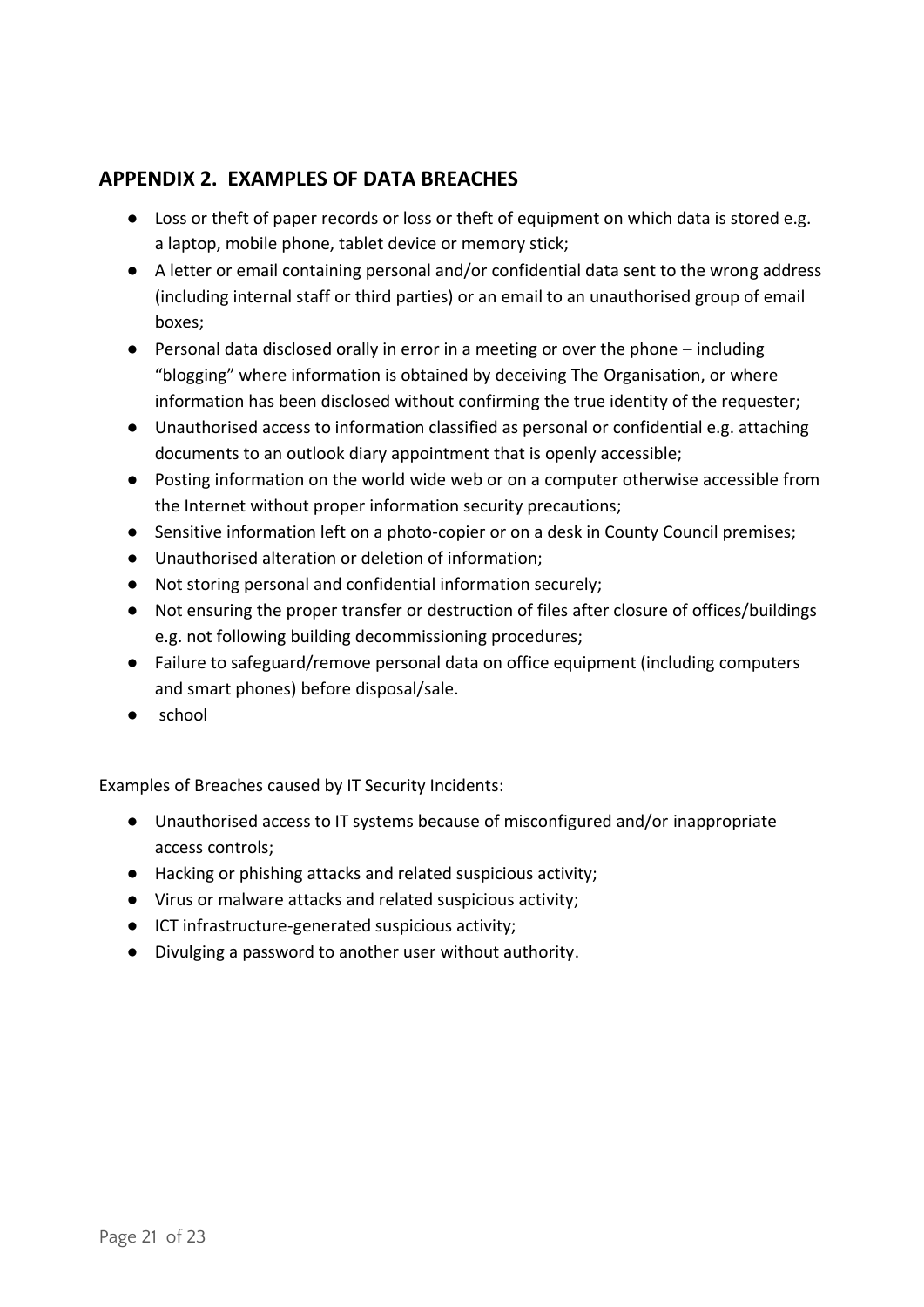# <span id="page-21-0"></span>**APPENDIX 3. DEALING WITH SUBJECT ACCESS REQUESTS**

| What must the school<br>do?                                                                                                                                                                                                              | Why?                                                                                                                                                                                                                                                                                                                                  | How?                                                                                                                                                                                                                                                                                                                                                                                                    |
|------------------------------------------------------------------------------------------------------------------------------------------------------------------------------------------------------------------------------------------|---------------------------------------------------------------------------------------------------------------------------------------------------------------------------------------------------------------------------------------------------------------------------------------------------------------------------------------|---------------------------------------------------------------------------------------------------------------------------------------------------------------------------------------------------------------------------------------------------------------------------------------------------------------------------------------------------------------------------------------------------------|
| We must be clear about the<br>nature of the request and<br>identify what information is<br>being requested.                                                                                                                              | Being clear about the nature<br>of the request will enable you<br>to decide whether the request<br>needs to be dealt with in<br>accordance with statutory<br>requirements, who needs to<br>deal with the request, and/or<br>whether this is business as<br>usual (BAU). If needed ask<br>the submitter of the request<br>for clarity. | Review the request and<br>identify:<br>If the request is for the<br>personal information of the<br>requester or made by an<br>individual on behalf of<br>another person (e.g. on behalf<br>of a child or an adult lacking<br>capacity) – this is a subject<br>access request;<br>If the request is for non-<br>personal information - this<br>may be dealt with as BAU or<br>formally under the Freedom |
|                                                                                                                                                                                                                                          |                                                                                                                                                                                                                                                                                                                                       | of Information Act 2000 (the<br>FOIA) or the Environmental<br><b>Information Regulations 2004</b><br>(the EIR).<br>NB: The request can be<br>received in a range of<br>different formats e.g. letter,<br>email, a completed form, or<br>can be made via social media<br>(e.g. a Facebook page or<br>Twitter account).                                                                                   |
| If the request is a SAR the<br>request must be forwarded to<br>the responsible member of<br>staff (usually the<br><b>Headteacher) and the Data</b><br><b>Protection Officer within two</b><br>working days of receipt of<br>the request. | The GDPR stipulates that<br><b>SARs must be completed</b><br>within one month of the<br>request – but in reality, as<br>soon as possible.                                                                                                                                                                                             | Log the SAR in the subject<br>access request log and<br>inform all appropriate staff<br>required to deal with the<br>request.                                                                                                                                                                                                                                                                           |